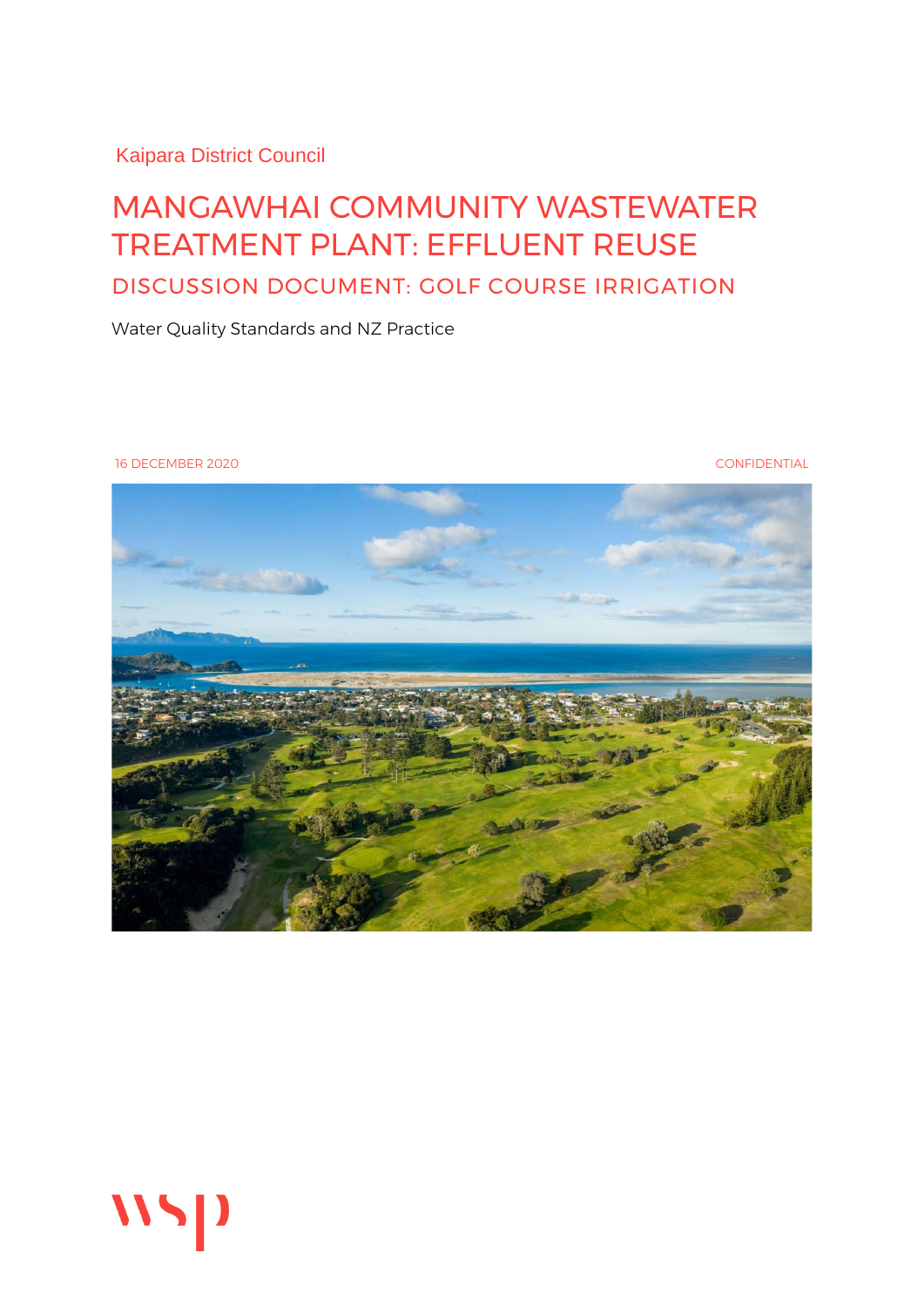### **Question today Imagine tomorrow** Create for the future

#### MANGAWHAI WWTP: EFFLUENT REUSE WATER QUALITY STANDARDS AND NZ PRACTICE

eros.foschieri@wsp.com

Mansfield Terrace Service Lane 125A Bank Street PO Box 553 Whangarei 0140 +64 9 430 1700 021447553

| <b>REV</b> | <b>DATE</b>        | <b>DETAILS</b> |
|------------|--------------------|----------------|
| 2          | 16 December<br>UZL | Final          |

|              | <b>NAME</b>        | <b>DATE</b> | <b>SIGNATURE</b> |
|--------------|--------------------|-------------|------------------|
| Prepared by: | Larey-Marié Mulder | 9/12/2020   | LMulder          |
| Prepared by: | Jack Gwillim       | 9/12/2020   | Auch Gull        |
| Reviewed by: | Andrew Springer    | 9/12/2020   |                  |
| Approved by: | Eros Foschieri     | 16/12/2020  | We Idai          |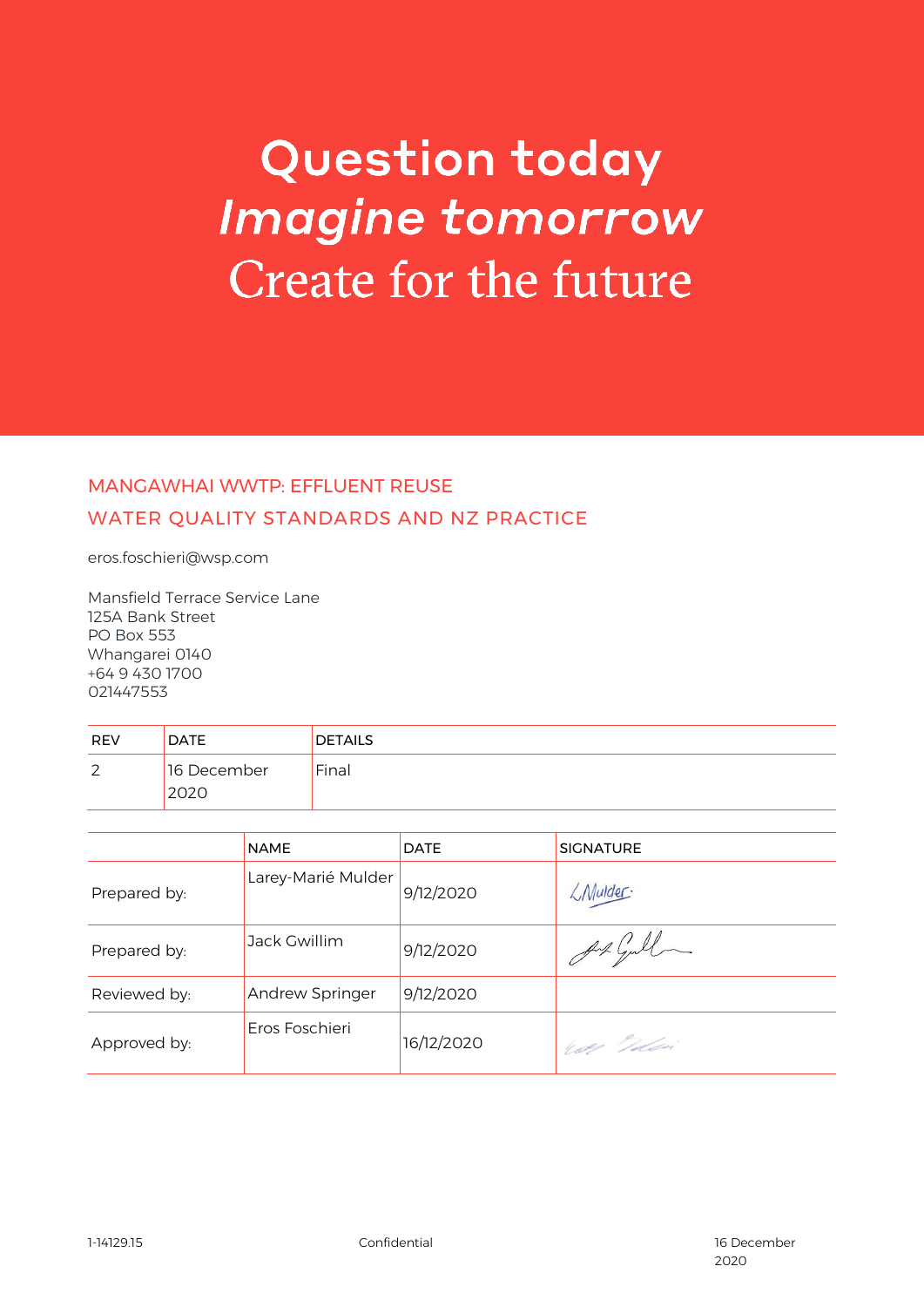## WSP

# TABLE OF<br>CONTENTS

| 1              |                                                 |  |  |  |
|----------------|-------------------------------------------------|--|--|--|
| $\overline{2}$ |                                                 |  |  |  |
| 3              |                                                 |  |  |  |
| 3.1            | NEW ZEALAND EFFLUENT REUSE STANDARDS4           |  |  |  |
| 3.2            | <b>INTERNATIONAL EFFLUENT REUSE STANDARDS 6</b> |  |  |  |
| 3.2.1          |                                                 |  |  |  |
| 3.2.2          | ENVIRONMENT PROTECTION AUTHORTIY VICTORIA       |  |  |  |
| 3.3            |                                                 |  |  |  |
| 331            | COURSES CURRENTLY IRRIGATING TREATED            |  |  |  |
|                |                                                 |  |  |  |
| 3.3.2          |                                                 |  |  |  |
| 3.4            |                                                 |  |  |  |
| 3.4.1          |                                                 |  |  |  |
| 3.4.2<br>3.4.3 |                                                 |  |  |  |
|                |                                                 |  |  |  |
| 4              |                                                 |  |  |  |
| 41             |                                                 |  |  |  |
| 4.2            |                                                 |  |  |  |
| 5              |                                                 |  |  |  |
|                | <b>APPENDIX A - REFERENCE GOLF COURSE</b>       |  |  |  |
|                |                                                 |  |  |  |
|                |                                                 |  |  |  |
|                |                                                 |  |  |  |
|                |                                                 |  |  |  |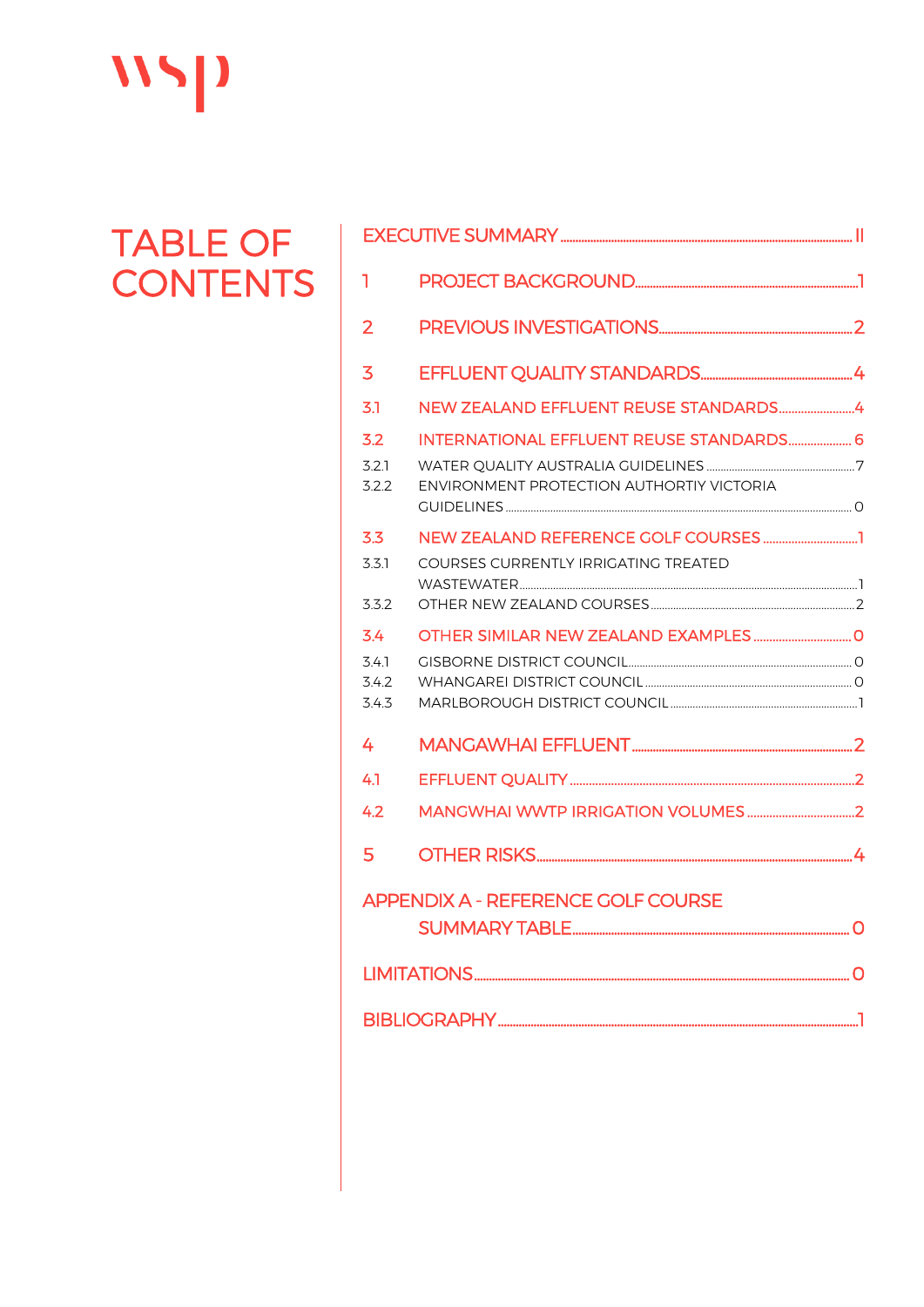### <span id="page-3-0"></span>EXECUTIVE SUMMARY

This report has been written by WSP NZ Ltd to provide support for discussion regarding the opportunity for effluent reuse in Mangawhai as a suitable long term strategy for effluent disposal.

Within this report the key questions are addressed.

- Is the effluent reuse a viable option for KDC?
- Is effluent reuse Safe from a public health risk?
- What quality standard is required?
- Are there any environmental impacts of reuse?
- Is there any community or Iwi concerns around disposal of treated effluent close to the harbour?
- What are the potential solutions?

Consideration has been given to New Zealand Public Health for the irrigation of wastewater effluent, World Health Organisation, Australian National reuse standards and Environment Protection Authority (EPCA) Victoria State reuse standards.

It has been identified that the CWWTP can provide a minimum of 400  $\mathrm{m}^3/\mathrm{d}$  for reuse based on historic data and additional volumes will become available as the catchment population grows.

The effluent quality at the Mangawhai CWWTP is suitable for effluent reuse in a restricted manner. Restrictions may include time between irrigation and access to wetted areas, distances from boundaries and weather conditions.

Few Golf courses in New Zealand are currently irrigated by treated effluent, and of the three identified, only 1, Puanui, Coromandel, is irrigated by surface sprayers with limited time usage and restrictions on access by users. Kinloch and Omaha have subsurface irrigation and can take effluent under all conditions at any time of day. Effluent quality is a lower standard than for surface irrigation.

To meet Class A (EPA Victorian Standard), which is suitable for unrestricted domestic, commercial and agricultural use, additional treatment will be required to lower suspended solids and reduce the risk from viruses on the public. This additional treatment is not required to produce Class C (EPA Victorian Standard) that can be applied to the Mangawhai Golf course with restrictions.

This document forms the basis for discussion between Kaipara District Council, Mangawhai Golf Course and local iwi to develop a strategy for implementation of this outcome.

Further discussion will be required on

- Cultural benefits and concerns
- Funding

Additional investigations will be required before irrigation can commence in support of a resource consent application. This will include assessing irrigation capacity, nutrient loading, flow paths, and the potential impact on the natural wetland on site.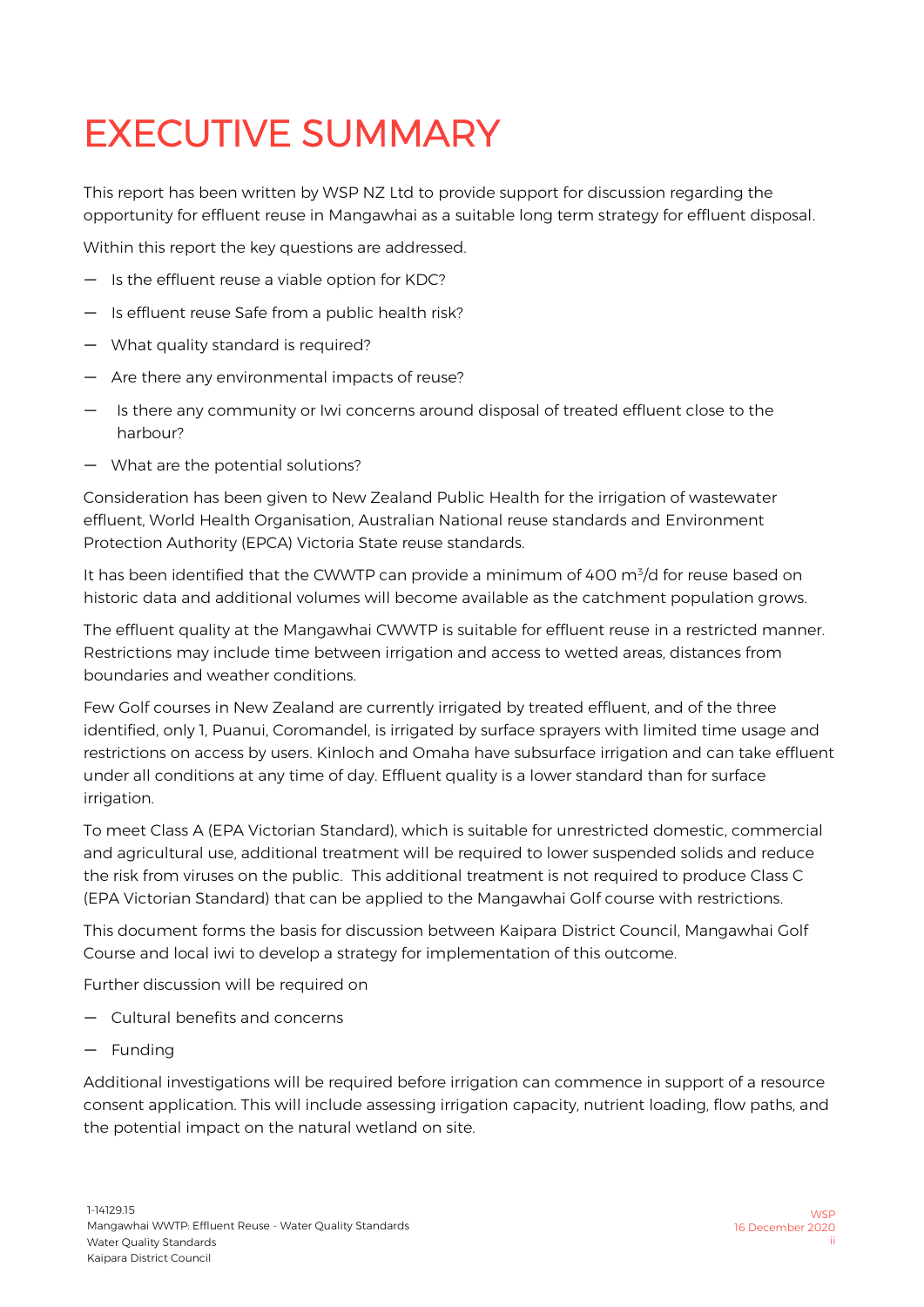### <span id="page-4-0"></span>PROJECT BACKGROUND

The Mangawhai Community Wastewater Treatment Plant (CWWTP) is expected by 2043 to be treating the wastewater from approximately 6,000 connections, a population of approximately 15,000 people. This is three times the current flow which will result in a daily average flow of around 1,800 m $\mathrm{^3/d}$  . Summer peak population will be greater, with flows of 2,500 m $\mathrm{^3/d}$  or more in peak dry conditions expected.

The current disposal route for treated effluent is through the irrigation system at the Browns Road site, with 65.5 ha available for irrigation. This irrigation system will be limited in capacity at approximately 3,000 connections, estimated to be reached at or near 2028. This means that to accommodate future growth alternative discharge locations or approaches are required.

The 2020 summer was a long hot period that demonstrated that there is an interest within the community to reuse water for various uses. These uses include irrigation of the golf course, parks, recreational areas and for farm usage or as a purple pipe to the community, reducing the need for potable water.

This document provides the background information for discussion between KDC and the Mangawhai Golf Club (MGC) with a view to wastewater effluent reuse on the MGC course adjacent to the CWWTP.

It is understood that Council is looking at high level recommendation based on previous investigation and new information in order to respond to the following questions

- $\cdot$  Is the effluent reuse a viable option for KDC?
- $\cdot$  Is effluent reuse Safe from a public health risk?
- $\cdot$   $\cdot$  What quality standard is required?
- $\cdot$  Are there any environmental impacts of reuse?
- • Is there any community or Iwi concerns around disposal of treated effluent close to the harbour?
- $\cdot$  What are the potential solutions?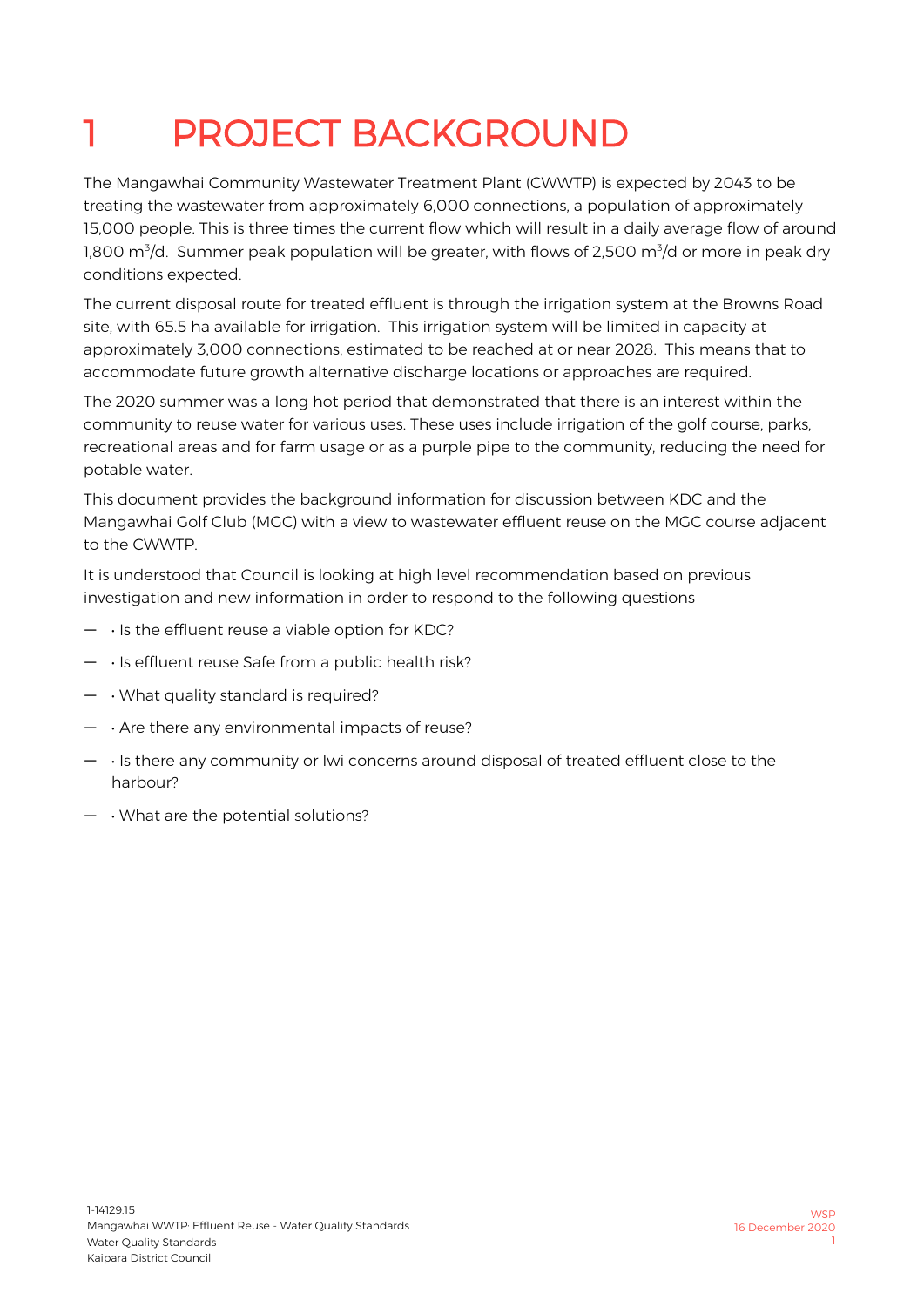### <span id="page-5-0"></span>2 PREVIOUS INVESTIGATIONS

The following reports were provided to WSP, listed below:

| <b>TITLE AND AUTHOR</b>                                                                                                                                            | <b>DATE</b>    |
|--------------------------------------------------------------------------------------------------------------------------------------------------------------------|----------------|
| Mangawhai Treated Effluent Disposal assessment of Land<br>Disposal Options, URS New Zealand Limited                                                                | March 2006     |
| Mangawhai EcoCare Project - Assessments of Environmental<br>Effects, Earth Tech Engineering Pty LTd                                                                | August 2006    |
| Mangawhai EcoCare Project - Assessment of Treatment &<br>Disposal Options Earth Tech Engineering Pty Ltd                                                           | March 2007     |
| Kaipara District Council, Mangawhai EcoCare Project<br>Environmental Management Plan - Lincoln Downs Amended<br>Final Report, RMCG Consultants, Bendigo (Victoria) | April 2010     |
| Mangawhai Wastewater Scheme, Potential Effluent Disposal<br>Options, Harrison Grierson                                                                             | September 2014 |
| Transfer of Resource Consent from Water Infrastructure Group<br>Pty Ltd to Trility Water Pty Ltd                                                                   | June 2015      |
| MCWWS Community Advisory Panel Final Report, Kaipara<br>District Council                                                                                           | July 2015      |
| Biodiversity Report - Mangawhai Golf Course Wetland,<br>Northland Regional Council                                                                                 | October 2018   |
| Irrigation with Treated Wastewater - Parkland                                                                                                                      | August 2020    |

Part of above studies looked at possible disposal options for the treated wastewater from the Mangawhai CWWTP. The previous investigations included land disposal options which considered farm irrigation options similar to the current Lincoln Downs Farm and golf course irrigation options. The earlier investigations, like the 2006 studies looked at using 100% of the treated effluent on the Mangawhai Golf Course (MGC)

There were two different reports written in 2006, the report by URS found the MGC the most preferred location of five effluent disposal options considered. The reason presented were:

- Disposal at MGC would be viewed favourably by regulators, Tangata Whenua and the community
- Discharge would be localised and could be engineered for controlled discharge
- The proposal would utilise all the available mechanisms for upgrading of the wastewater prior to discharge from the site i.e. plant uptake, groundwater dilution and wetland polishing.

1-14129.15 The ETE Disposal Options Report, which followed a couple of months after the URS report, concluded that 100% disposal of the treated wastewater to MGC is not a suitable option as MGC showed no interest at that time in the use of treated effluent other than for their summer irrigation shortfall. The ETE report also found that the modified high rate irrigation preferred by the URS repot was dependent on relatively unproven technology. The ETE report's preferred option was the soil deficit effluent irrigation option at Lincoln Downs (farmland).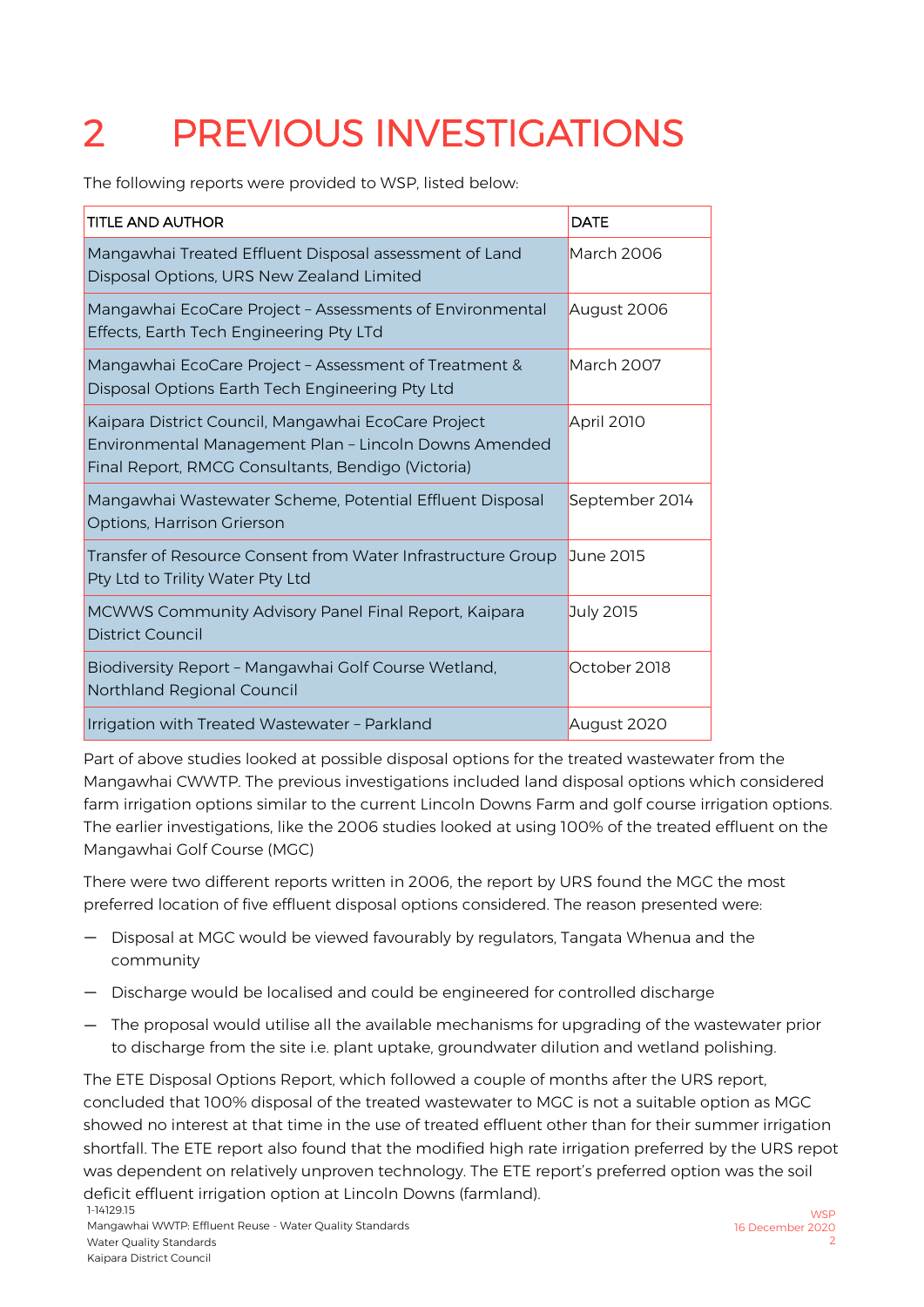The 2014 report by Harrison Grierson revisited potential effluent disposal options. The reported evaluated many options, several which included the MGC. At the time of the 2014 study MGC was not able to irrigate effluent on the golf course, even though effluent uptake of ~900 m<sup>3</sup>/d was estimated for the summer months. The MGC option evaluated in this report was aimed at developing a small constructed wetland on the golf course, which would discharge to the natural wetland. The study pointed out that MGC is located on very permeable sandy soil, and any excess effluent will flow into the groundwater, and ultimately end up in the upper Mangawhai estuary. The report however also stated that the environmental effects of discharging to the MGC may be lower than that indicated in the 2006 URS report.

Since the time of writing these reports, the situation has changed, the current disposal field is close to reaching its capacity and additional disposal options are required, MGC are interested in the effluent (not only for summer deficit), and an engineered irrigation system meeting the specific design and likely consent requirements can be designed if sufficient treated water buffer capacity is included in the design. The likely water quality requirements are discussed further in Section [3,](#page-7-0)  although a full assessment of the environmental effects would still be required, to ensure the risks are fully understood and addressed either through the treatment process or additional risk management practises.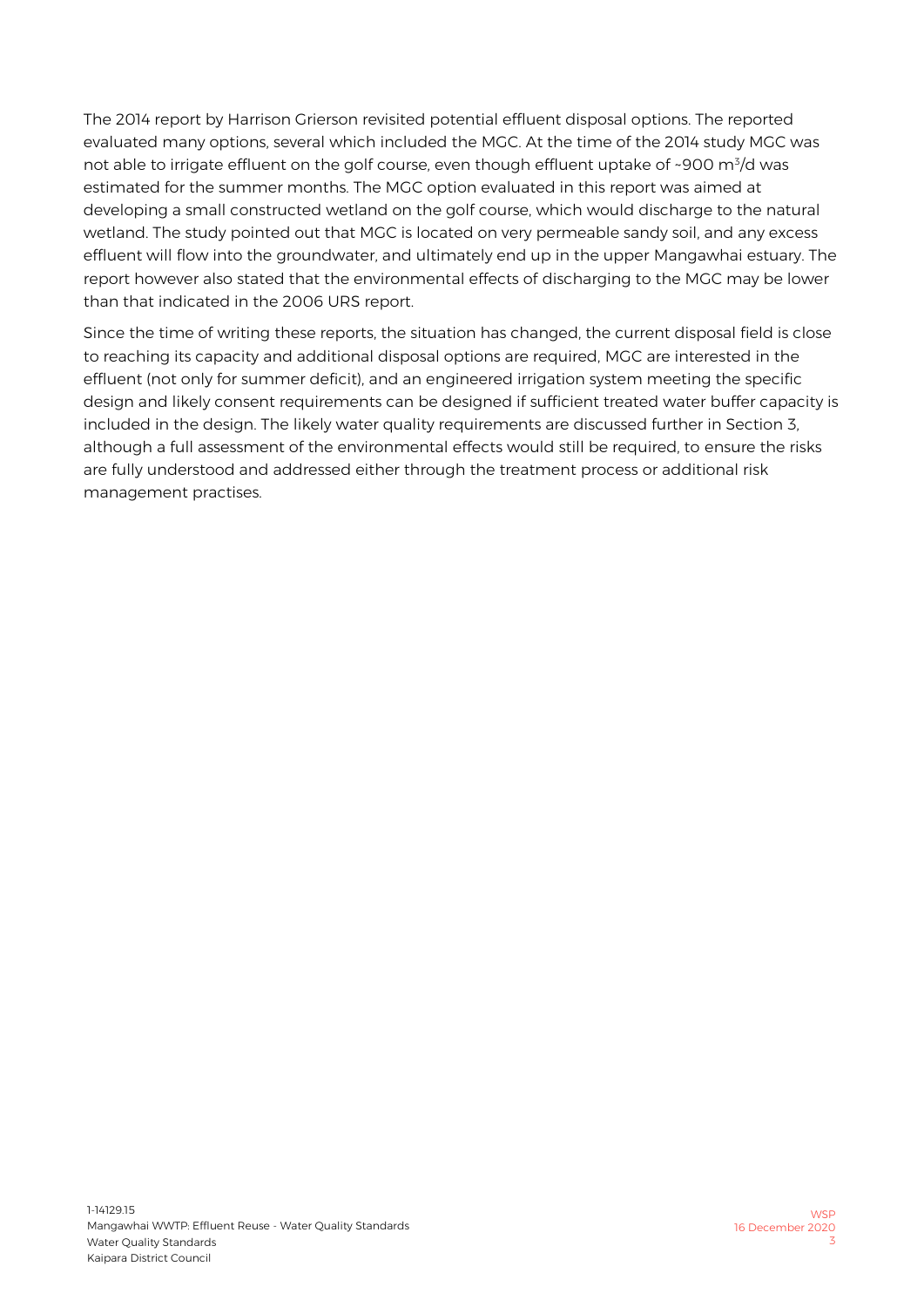### <span id="page-7-0"></span>3 EFFLUENT QUALITY STANDARDS

#### <span id="page-7-1"></span>3.1 NEW ZEALAND EFFLUENT REUSE STANDARDS

There is currently little guidance in New Zealand for the beneficial reuse of treated wastewater effluent for non-potable municipal use e.g. irrigation of parks and sports fields. The Ministry of Health (MoH) plays no regulatory role in this process, and guidance in similar New Zealand examples have been taken from international sources.

The only standard available in NZ is the 1992 Department of Health microbial guidelines for the irrigation of sewage effluent (Department of Public Health, 1992) see [Table 1.](#page-7-2)

The New Zealand Guidelines for Utilisation of Sewage Effluent Land (New Zealand Land Treatment Collective, 2000) refer to the 1992 Department of Health microbial guidelines and the WHO guidelines when irrigating with sewage effluent.

#### <span id="page-7-2"></span>Table 1 Recommended microbiological guidelines and other control measures for the irrigation of sewage effluent

| <b>LAND APPLICATION OPTION</b>                                                                                                                                                                                                                                                                                           | <b>TYPICAL QUALITY</b>           | <b>TYPICAL</b><br><b>TREATMENT</b><br><b>REQUIREMENTS</b><br><b>COMMENTS</b>                                                                                                   |
|--------------------------------------------------------------------------------------------------------------------------------------------------------------------------------------------------------------------------------------------------------------------------------------------------------------------------|----------------------------------|--------------------------------------------------------------------------------------------------------------------------------------------------------------------------------|
| Category I<br>Irrigation of salad crops, fruit and<br>other crops for human<br>consumption, which may be eaten<br>unpeeled and uncooked                                                                                                                                                                                  | <10 faecal coliforms per 100 ml  | Treatment by<br>"conventional"<br>biological<br>oxidation or<br>equivalent<br>with tertiary<br>disinfection.<br>No harvesting<br>of crops when<br>wet with<br>irrigated water. |
| Category II<br>Irrigation of public amenities, for<br>examples sports fields, public<br>parks, golf courses, playgrounds.<br>Irrigation of crops for human<br>consumption which will be peeled<br>or cooked before being eaten,<br>orchards where dropped fruit is not<br>harvested, industrial and non-<br>edible crops | <200 faecal coliforms per 100 ml | No public<br>access while<br>land is being<br>irrigated.<br>Treatment by<br>"conventional"<br>biological<br>oxidation or<br>equivalent<br>with tertiary<br>disinfection.       |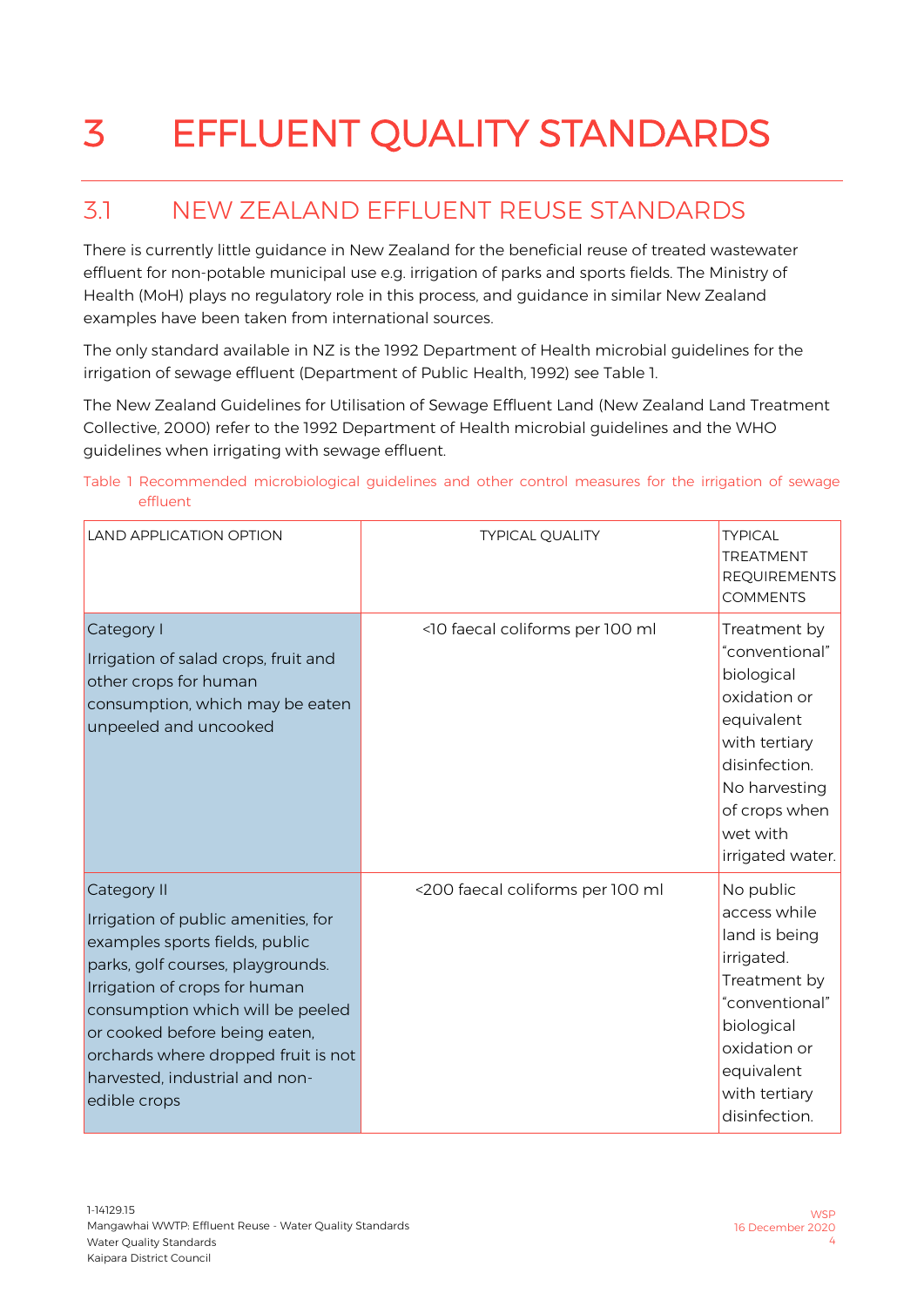|                                                           | <1,000 faecal coliforms per 100 ml                 | Grass surface<br>of sprayed<br>area must be<br>allowed to dry<br>out thoroughly<br>after irrigation<br>(48 hours or<br>longer as<br>necessary)<br>before public<br>allowed.<br>Treatment by<br>"conventional"<br>biological<br>oxidation or<br>equivalent<br>with tertiary<br>disinfection. |
|-----------------------------------------------------------|----------------------------------------------------|---------------------------------------------------------------------------------------------------------------------------------------------------------------------------------------------------------------------------------------------------------------------------------------------|
|                                                           | No quality restrictions<br>(public amenities only) | Subsurface<br>irrigation<br>system which<br>prevents<br>sewage<br>effluent<br>reaching the<br>ground<br>surface.<br>Treatment by<br>"conventional"<br>biological<br>oxidation or<br>equivalent.                                                                                             |
| Category III<br>Irrigation of fodder crops and<br>pasture | <10,000 faecal coliforms per 100 ml                | Treatment by<br>"conventional"<br>biological<br>oxidation or<br>equivalent.<br>Pastures to be<br>free from<br>ponding<br>before crop<br>growing<br>permitted. No<br>harvesting or<br>grazing for 48<br>hours or while                                                                       |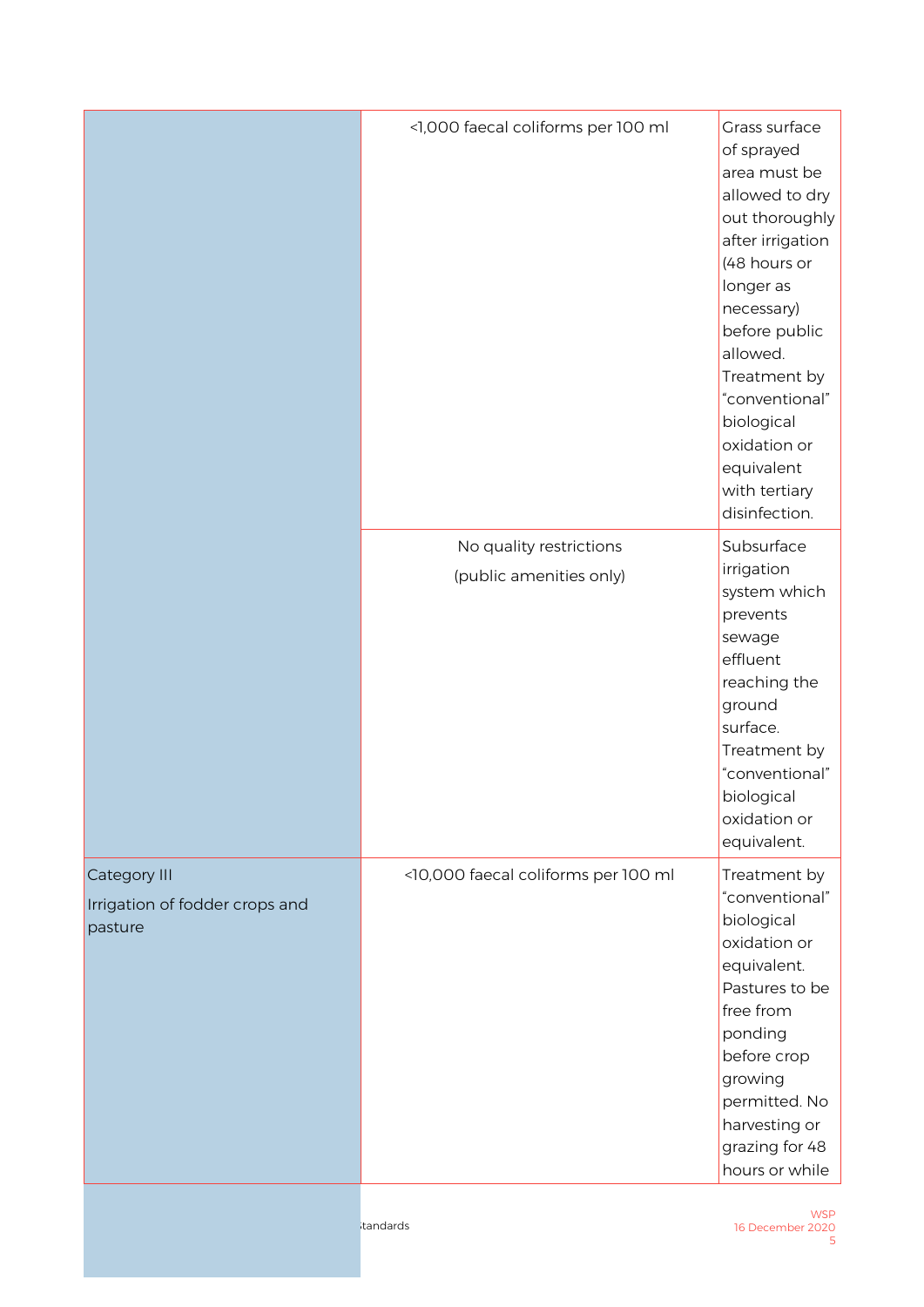|                                                                                              |                         | wet with<br>irrigated water.<br>Warning signs<br>around<br>irrigated area                                                                                                          |
|----------------------------------------------------------------------------------------------|-------------------------|------------------------------------------------------------------------------------------------------------------------------------------------------------------------------------|
| Category IV<br>Irrigation of forest and treelots,<br>public gardens, brush and<br>scrublands | No quality restrictions | Treatment by<br>"conventional"<br>biological<br>oxidation or<br>equivalent. No<br>public access<br>for 48 hours<br>after irrigation.<br>Warning signs<br>around<br>irrigated area. |

As can be seen in this guidance, Category II is broad and covers a number of different standards and as such may be misinterpreted.

#### <span id="page-9-0"></span>3.2 INTERNATIONAL EFFLUENT REUSE STANDARDS

There are a number of international standards and guidelines on the reuse of treated wastewater. The following guidelines were briefly reviewed:

- World Health Organisation (WHO)
- United States of Environmental Protection Agency (US EPA)
- Israel
- European Union

Most of the international standards and guidelines applies mainly to agricultural irrigation but can be applied to other municipal and domestic reuse applications The WHO recommended microbiological quality guidelines for wastewater use in agriculture- is ≤ 1,000 E.coli for plants and gardens and a more stringent ≤ 200 E.coli for sports fields and grassed areas where the public may come in direct contact. Intestinal nematodes should be no greater than ≤ 1 (arithmetic mean no. of eggs per litre).

The Australian standard (discussed in more detail below) reflect good international practise and has been considered the most applicable as specific reference is made in these guidelines to urban non-potable use (e.g. municipal use such as sports grounds and golf course irrigation).

The Australian guidelines (discussed in more detail below) reflect good international practise in-line with the WHO guidelines and has been considered the most applicable for this particular evaluation as specific reference is made in these guidelines to urban non-potable use (e.g. municipal use such as sports grounds and golf course irrigation).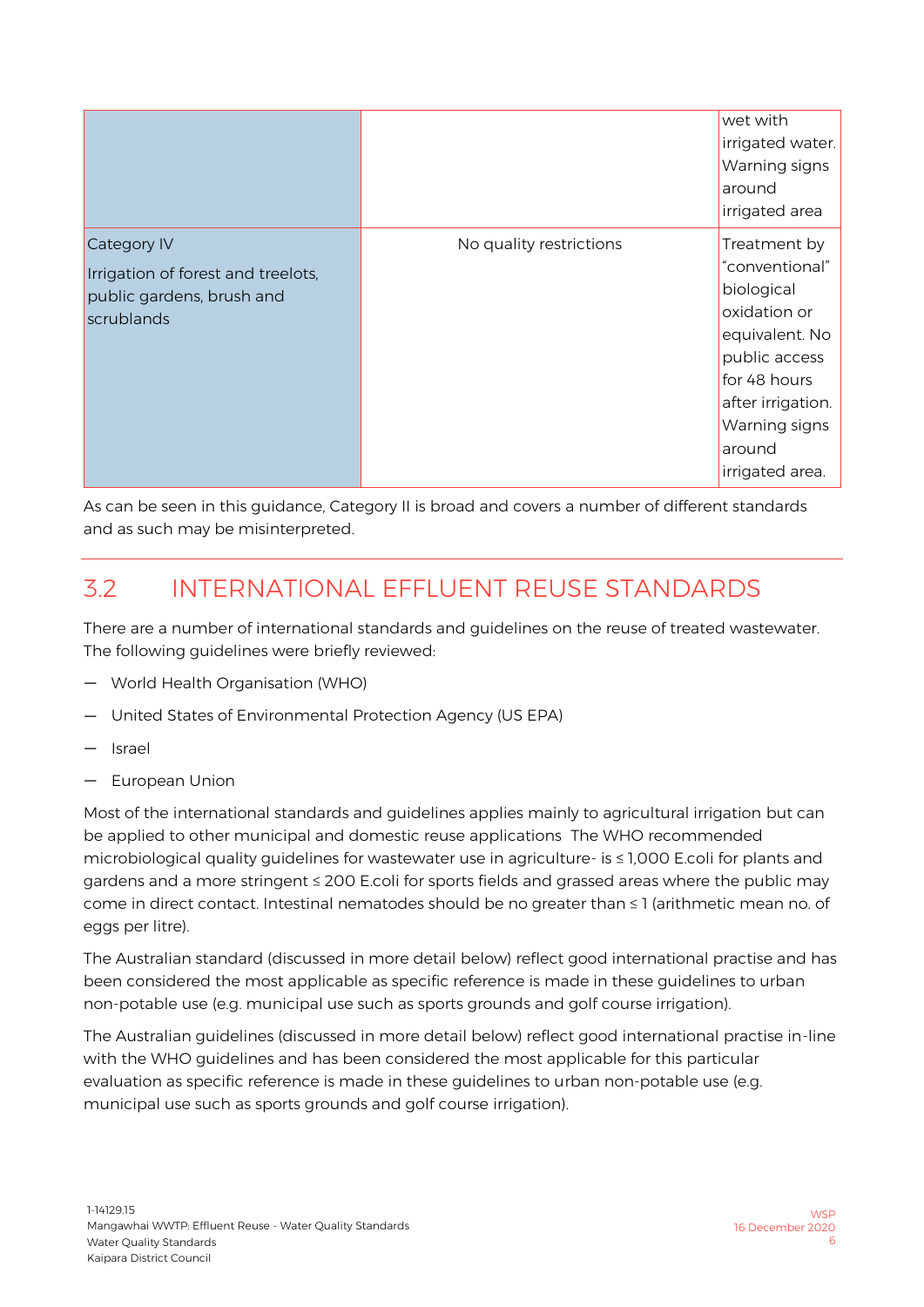#### <span id="page-10-0"></span>*3.2.1 WATER QUALITY AUSTRALIA GUIDELINES 3.2.1*

The National Water Quality Management Strategy (NWQMS) National Guidelines for Water Recycling: Managing Health and Environmental Risks — is an authoritative reference for the supply, use and regulation of recycled water schemes in Australia.

[Table 2](#page-11-0) 2 includes a range of water uses, indicative treatment processes, on-site preventative measures and water quality objectives that support the fit-for-purpose approach adopted in these guidelines. The table indicates how treatment processes can be used alone or in combination with on-site preventative measures to meet health-based targets. (Environment Protection and Heritage Council, the National Health and Medical Research Council and the Natural Resource Management Ministerial Council, 2006)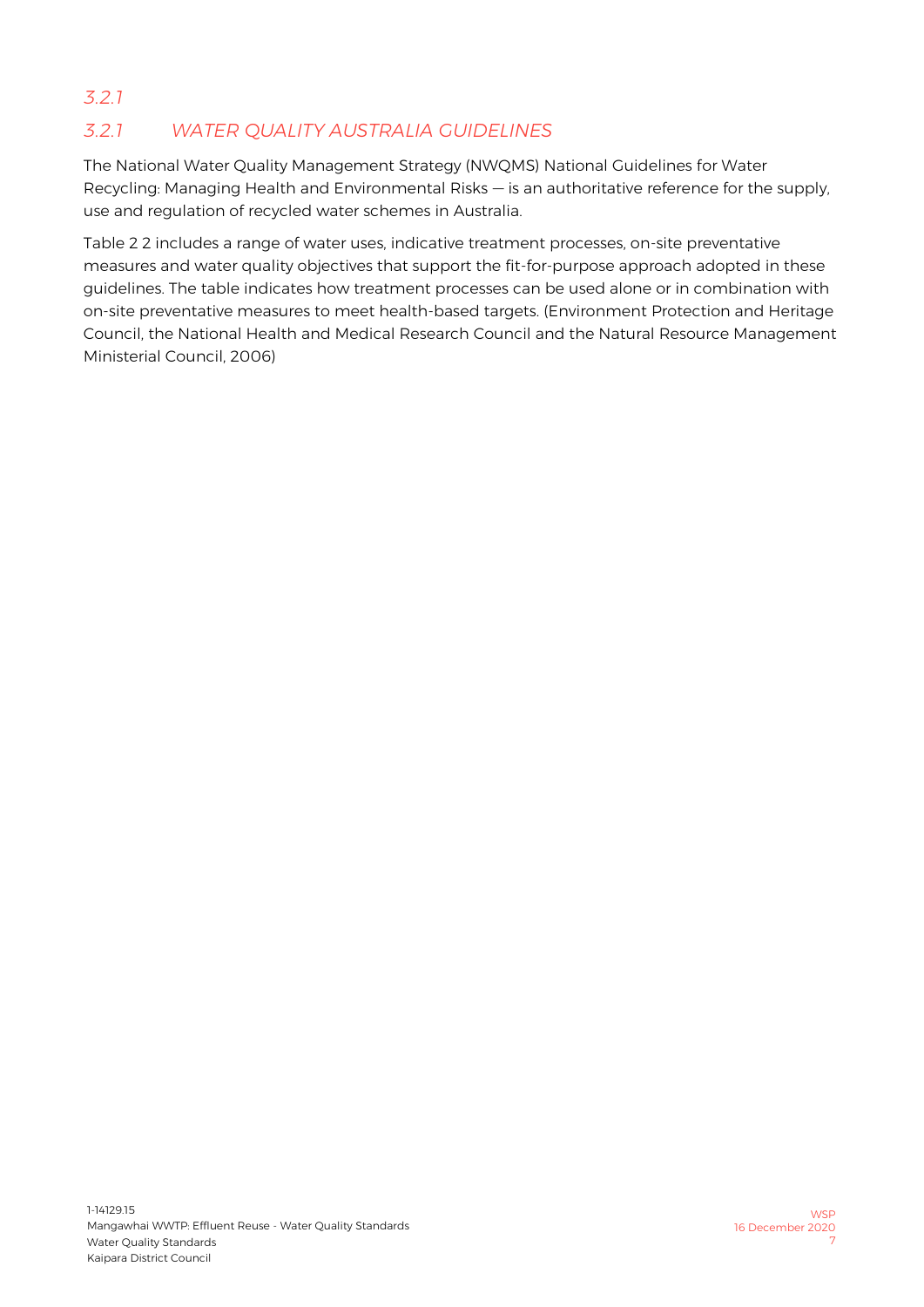| INDICATIVE TREATMENT PROCESS                                                                                                                                                                            | ON-STIE PREVENTATIVE MEASURES                                                                                                                                                                                                                                                                                                                                                   | WATER QUALITY OBJECTIVES <sup>1</sup>                                                                                                                                                                        |
|---------------------------------------------------------------------------------------------------------------------------------------------------------------------------------------------------------|---------------------------------------------------------------------------------------------------------------------------------------------------------------------------------------------------------------------------------------------------------------------------------------------------------------------------------------------------------------------------------|--------------------------------------------------------------------------------------------------------------------------------------------------------------------------------------------------------------|
| Municipal uses - open spaces, sports grounds, golf courses, dust suppression, etc or unrestricted access and application                                                                                |                                                                                                                                                                                                                                                                                                                                                                                 |                                                                                                                                                                                                              |
| Advanced treatment required, for example:<br>Secondary, coagulation, filtration and disinfection<br>Secondary, membrane filtration, UV light<br>Municipal uses - with restricted access and application | No specific measures                                                                                                                                                                                                                                                                                                                                                            | To be determined on case-by-case basis depending<br>$\bullet$<br>on technologies<br>Could include turbidity criteria for filtration,<br>disinfectant Ct or dose (UV)<br>$E.$ coli <1 cfu/100 ml<br>$\bullet$ |
| Secondary treatment with disinfection                                                                                                                                                                   | Restrict public access during irrigation and one of the<br>following:<br>No access after irrigation, until dry (1 - 4 hours)<br>$\bullet$<br>Minimum 25 - 30 m buffer to nearest point of<br>$\bullet$<br>public access<br>Spray drift control, for example, through low-throw<br>$\bullet$<br>sprinklers (180o inward throw), vegetation<br>screening, or anemometer switching | $BOD < 20$ mg/ $l^2$<br>$\bullet$<br>$SS < 30$ mg/<br>Disinfectant residual (e.g. minimum chlorine<br>residual) or UV dose<br>E. coli <100 cfu/100 ml<br>$\bullet$                                           |
| Municipal use, with enhanced restrictions on access and application                                                                                                                                     |                                                                                                                                                                                                                                                                                                                                                                                 |                                                                                                                                                                                                              |
| Secondary treatment with >25 days lagoon<br>detention or primary treatment with >50 days<br>lagoon detention<br>Secondary treatment                                                                     | Restrict public access during irrigation and combinations of:<br>No access after irrigation, until dry (1 - 4 hours)<br>$\bullet$<br>Minimum 25 - 30 m buffer to nearest point of<br>$\bullet$<br>public access<br>Spray drift control, for example, through low-throw<br>sprinklers                                                                                            | $BOD < 20$ mg/l<br>$SS < 30$ mg/<br>E. coli <1,000 cfu/100 ml (disinfection may be<br>$\bullet$<br>required to achieve this concentration)                                                                   |

#### Table 2 Treatment processes and on-site controls for designated uses of recycled water from treated sewage

<span id="page-11-0"></span>-

<sup>1</sup> Water quality objectives represent medians for numbers of *E. coli* and means for other parameters.

<sup>&</sup>lt;sup>2</sup> BOD and SS are an indication of secondary treatment effectiveness.

<sup>1-14129.15</sup>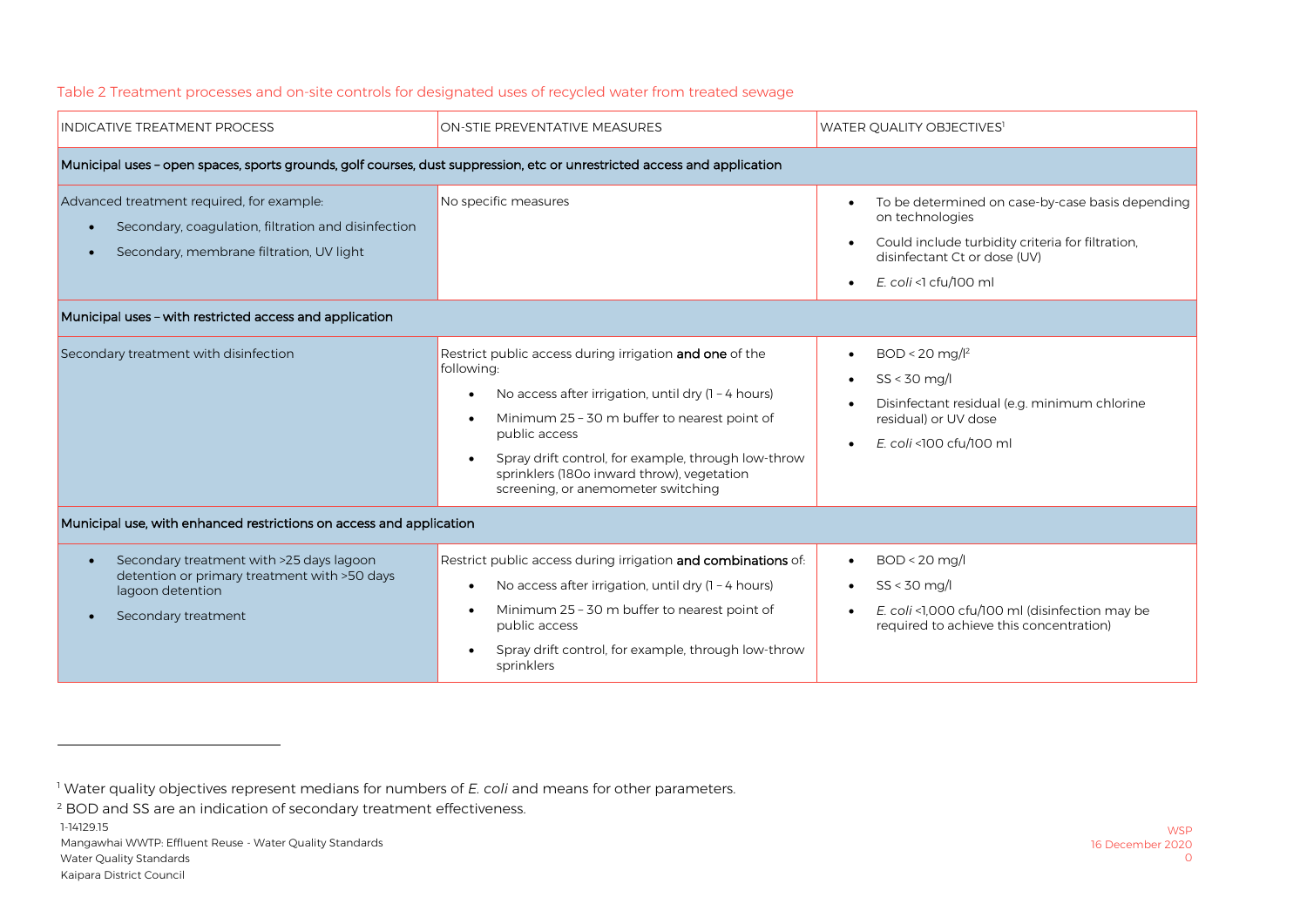#### <span id="page-12-0"></span>*3.2.2 ENVIRONMENT PROTECTION AUTHORTIY VICTORIA GUIDELINES*

The *Guidelines for Environmental Management – Use of Reclaimed Water (2003)* from the Environment Protection Authority Victoria, Australia explain that the required level of treatment and water quality objectives vary depending on the nature of the end-use scheme. The guidelines outline four classes (A – D) of reclaimed water that represent the minimum standards for biological treatment and pathogen reduction for defined categories of use (see [Table 3\)](#page-12-1). The required level of treatment increases with potential for higher exposure levels, reflecting the risks associated with uses. It should be noted that in addition to minimum levels of treatment, a specific reclaimed water use may also be subject to site management controls to ensure protection of public health, agriculture and the environment.

Class A, B and C reclaimed water are acceptable for non-potable urban use. The potential level of exposure to reclaimed water determines the class suitable for both urban and municipal reuse schemes. The potential level of exposure is influenced by several factors including:

- distance from residential or public access areas,
- use of signage and/or fencing to restrict site access,
- irrigation method used, and/or
- use of restricted watering times (e.g. night-time watering).

Only Class A reclaimed water may be used for residential or municipal reuse schemes where there is a high exposure potential to humans due to limited controls on public access. Class B and C reclaimed water may be used for municipal schemes provided public access to irrigated areas can be controlled e.g. restricted water times, fencing and/or restricted access periods to ensure areas are dry before access by humans.

The type of irrigation can also influence the class of reclaimed water used, the extent of public access control required, and the design of the runoff control required. The reclaimed water quality limits required for municipal irrigation are based on spray irrigation.

| <b>CLASS</b> | WATER QUALITY OBJECTIVES TREATMENT PROCESSES<br>- MEDIANS UNLESS<br><b>SPECIFIED</b>                                                                                          |                                                                                                                                                                                                                | <b>RANGE OF USES - USES</b><br>INCLUDE ALL LOWER CLASS<br><b>USES</b>                                                                                                       |
|--------------|-------------------------------------------------------------------------------------------------------------------------------------------------------------------------------|----------------------------------------------------------------------------------------------------------------------------------------------------------------------------------------------------------------|-----------------------------------------------------------------------------------------------------------------------------------------------------------------------------|
| A            | Indicative objectives:<br><10 E. coli cfu/100ml<br>Turbidity < 2 NTU<br>$<$ 10 mg/l BOD<br>$<$ 5 mg/l SS<br>$pH6-9$<br>1 mg/l Cl2 residual<br>(or equivalent<br>disinfection) | Tertiary and pathogen<br>reduction with sufficient log<br>reductions to achieve:<br><10 E. coli cfu/100ml<br><1 helminth per litre<br><protozoa 50="" litres<br="" per="">&lt;1 virus per 50 litres</protozoa> | Urban (non-potable) with<br>uncontrolled public access<br>Agricultural: e.g. human food<br>crops consumed raw<br>Industrial: open systems with<br>worker exposure potential |
| B            | <100 E. coli<br>cfu/100ml                                                                                                                                                     | Secondary and pathogen<br>(including helminth                                                                                                                                                                  | Agricultural: e.g. dairy cattle<br>grazing                                                                                                                                  |

<span id="page-12-1"></span>

| Table 3 Classes of reclaimed water and corresponding standards for biological treatment and pathogen |  |  |
|------------------------------------------------------------------------------------------------------|--|--|
| reduction.                                                                                           |  |  |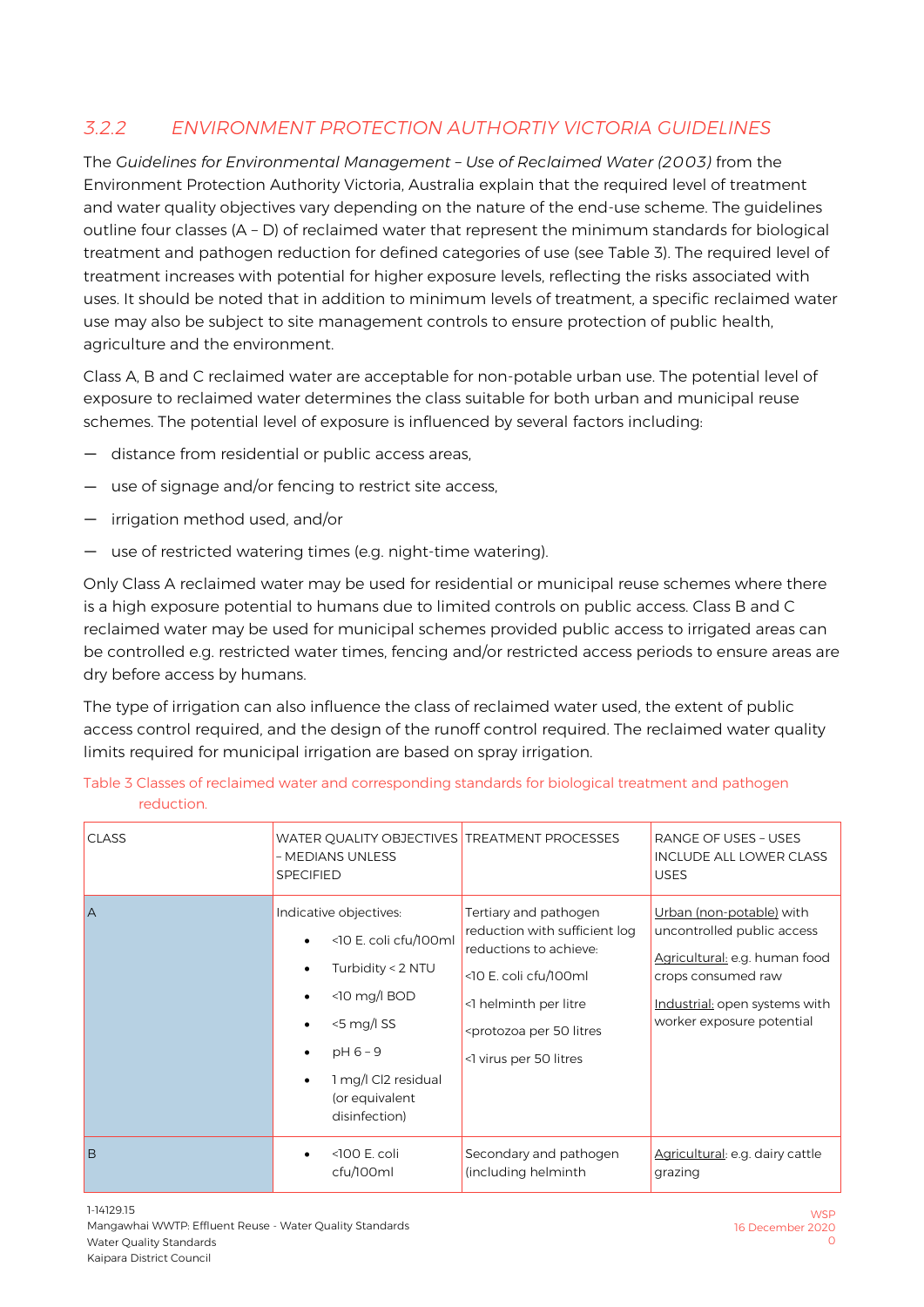|              | <20 mg/l BOD<br><30 mg/l SS<br>$pH 6 - 9$                                 | reduction for cattle grazing)<br>reduction                                                              | Industrial: e.g. washdown<br>water                                                                                                                                                                           |
|--------------|---------------------------------------------------------------------------|---------------------------------------------------------------------------------------------------------|--------------------------------------------------------------------------------------------------------------------------------------------------------------------------------------------------------------|
| $\mathsf{C}$ | <1,000 E. coli<br>cfu/100ml<br><20 mg/l BOD<br><30 mg/l SS<br>$pH 6 - 9$  | Secondary and pathogen<br>reduction (including<br>helminth reduction for cattle<br>grazing use schemes) | Urban (non-potable) with<br>controlled public access<br>Agricultural: e.g. human food<br>crops cooked/processed,<br>grazing/fodder for livestock<br>Industrial: systems with no<br>potential worker exposure |
| D            | <10,000 E. coli<br>cfu/100ml<br><20 mg/l BOD<br><30 mg/l SS<br>$pH 6 - 9$ | Secondary                                                                                               | Agricultural: non-food crops<br>including instant turf,<br>woodlots, flowers                                                                                                                                 |

#### <span id="page-13-0"></span>3.3 NEW ZEALAND REFERENCE GOLF COURSES

The following six New Zealand golf courses were contacted as references where treated wastewater/stormwater has been utilised or investigated for irrigating. Relevant feedback received from the courses is summarised in [Table 4](#page-16-0) and is discussed in more detail below. A full summary table is also included as Appendix A.

- Omaha Beach Golf Course, Auckland
- Kinloch Golf Course, Taupo
- Puanui Golf Course, Coromandel
- Remuera Golf Course, Auckland
- Miramar Golf Course, wellington
- Chisholm Links, Dunedin

#### <span id="page-13-1"></span>*3.3.1 COURSES CURRENTLY IRRIGATING TREATED WASTEWATER*

Of the six golf courses contacted, three currently have systems in place which utilise treated wastewater for irrigating. These are Omaha Beach Golf Course, Kinloch Golf Course and Pauanui Golf Course.

Omaha Beach Golf Course, in the Auckland Region, has been irrigating treated wastewater from the Omaha wastewater treatment plant since 2002. The irrigation system in place is a subsurface system (which discharges continuously, below the field surface). The total irrigated area is 25-30 ha and the system capacity is 700 m $\frac{3}{4}$ day, however, typical summer flows are more in the range 450-500 m<sup>3</sup>. Omaha wastewater treatment plant (WWTP) holds consent from Auckland Council for the discharge of treated wastewater to Omaha Beach Golf Course, and this was renewed in 2017. Consent conditions include weekly samples and effluent quality requirements as summarised in [Table 4.](#page-16-0)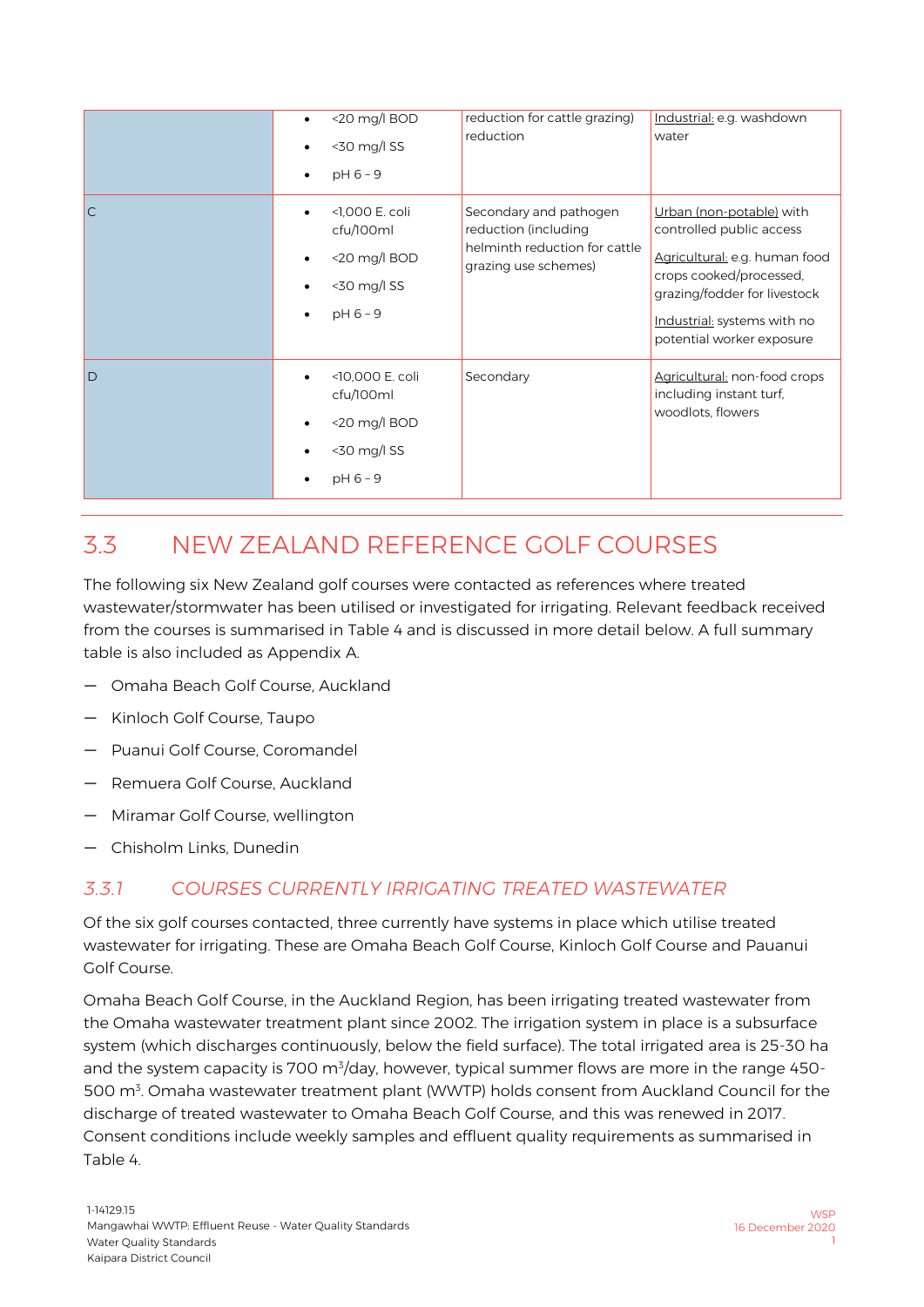Kinloch Public Golf Course in Taupo uses a similar subsurface irrigation system commissioned to accommodate planned capacity upgrades at the Kinloch WWTP (Taupo District Council, 2018). The system comprises an irrigation pumping station, filter station, transmission mains and laterals to 15 irrigation areas. The capacity of the system is 730 m $^3$ /day and estimated average summer flow is 580 m<sup>3</sup>/day for an irrigated area of 5.6ha. The quality of the wastewater to be discharged at Kinloch is summarised in [Table 4.](#page-16-0) 

Both Omaha and Kinloch manage flows with buffer storage systems. Omaha Golf Course has lake storage at the golf course, while Kinloch WWTP had a large balance tank installed in 2019 as part of the capacity upgrades. Both courses also take additional volumes as required, which are discharged to wetlands/dunes at Omaha, and rapid infiltration trenches at Kinloch.

Local council bodies contributed most of the capital for both the Omaha and Kinloch systems. The Kinloch course was purchased by Taupo District Council for the purpose of wastewater disposal and they are investing \$2.2 million capital in the new disposal system (Taupo District Council, 2018). The Omaha Beach Course is not council-owned, but it is estimated the council has contributed over \$1 million capital for the system. They are also committed to maintaining the system with inspections, acid flushes and a yearly maintenance program.

For Kinloch and Omaha, the subsurface type system is important for overcoming many of the issues associated with the use of treated wastewater such as odour and surface runoff. Users of the course are also at little risk of coming into direct contact with the wastewater, so signage is not required except for around the storage lake at Omaha.

Another New Zealand golf course which irrigates treated wastewater is a small 9-hole course run by Pauanui Sports & Recreation Club on the Coromandel Peninsula. The wastewater is discharged to 1 ha of greens and tees with a typical discharge rate of 80 m3/day. During Summer months the fairways are also irrigated as required and maximum total flows can reach around 140m3/day. Unlike Omaha and Kinloch, the irrigation system discharges above ground via a sprinkler system. Consent conditions for Pauanui such as quality requirements are still to be obtained from TCDC, however it is expected they will be more stringent than required for subsurface systems. Furthermore, the sprinklers at Pauanui are restricted to operating between the hours of 8 pm and 6 am, and signage is required around the course to warn users of the potential health risks.

The Pauanui Course has two storage tanks on site to balance flows but does not discharge any effluent to bush or surrounding areas. However, adjacent green spaces including a park and airfield also take a portion of the effluent from the Tairua-Pauanui WWTP.

#### <span id="page-14-0"></span>*3.3.2 OTHER NEW ZEALAND COURSES*

Other New Zealand courses investigated include Remuera Golf Course in Auckland, Miramar Golf Course in Wellington, and Chisholm Links in Otago.

Remuera Golf Course irrigates stormwater from a neighbouring development area, through a hybrid subsurface/sprinkler system. Ponds on the course are used for storage and balancing flows. Resource consent was required from Auckland Council with consent conditions including regular sampling and water quality requirements (with a different set of testing parameters for stormwater). Remuera has observed issues with field health over time arising from unfavourable nutrient and pH levels.

1-14129.15 Mangawhai WWTP: Effluent Reuse - Water Quality Standards **M/SD** 16 December 2020 Miramar Golf Course irrigated treated wastewater from the Moa Point WWTP for number of years. Flows were discharged above ground through a sprinkler system and lake storage was used to balance flows. The Moa Point connection is no longer used at Miramar due to ongoing issues arising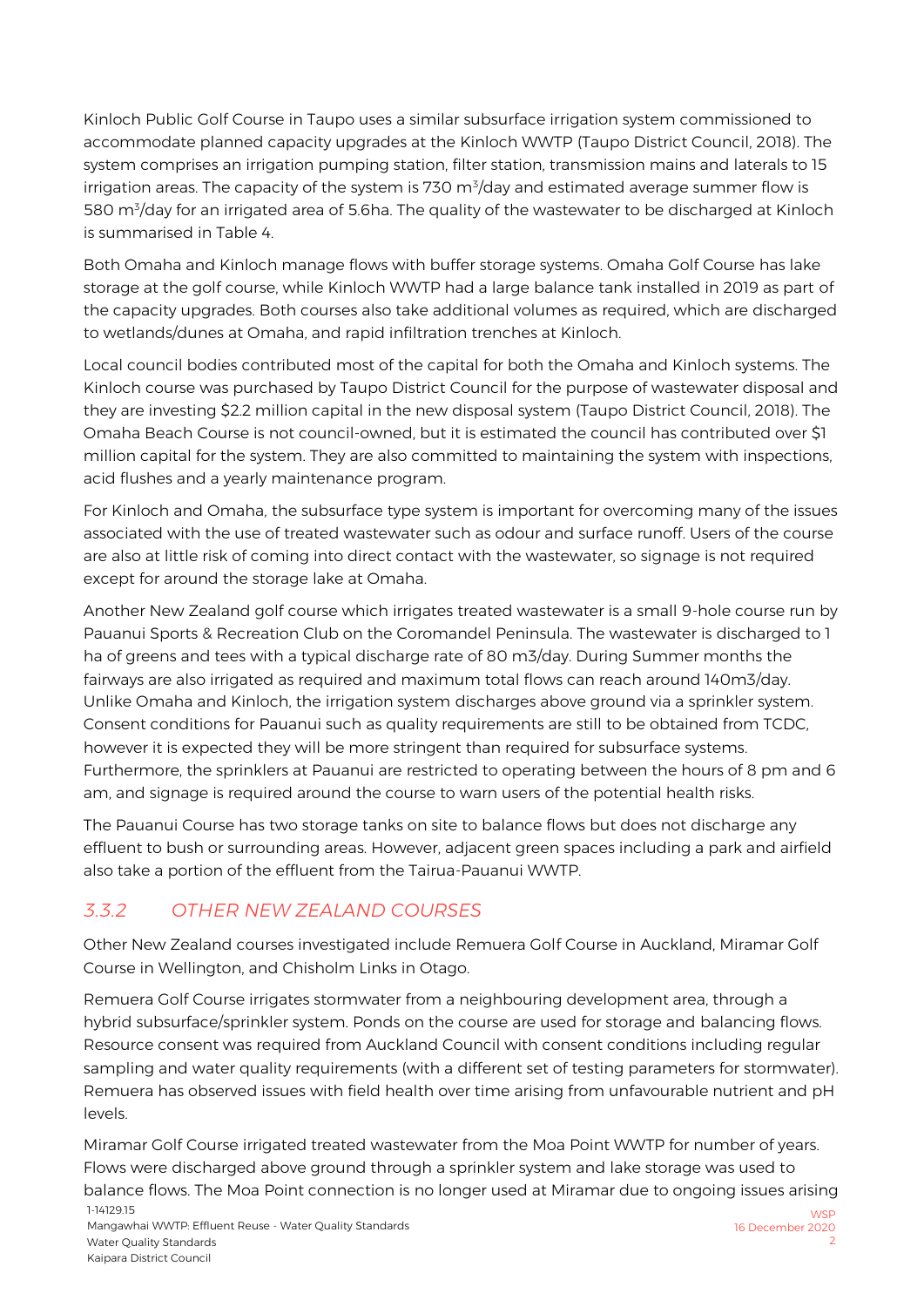from high salt levels. It is believed this was due to the downstream pump station's proximity to sea level and was causing problems with turf health and clogging of filters. Reports of odour complaints were also investigated at Miramar and properties close to the Moa Point WWTP.

Miramar and Remuera Golf Courses were both restricted to irrigating reuse water at night and were required to display signage around the course. Miramar was also required to install a weather station on the course to monitor wind levels, and irrigation was paused when wind conditions were too strong. It is believed both Remuera and Miramar Golf Clubs paid capital for the setup of their reuse systems and pipework, however both had water rights agreements with their respective council body.

Chisholm Links Golf Course in Otago commissioned a feasibility study into the use of recycled wastewater for irrigation in 2018. The study concluded that the Tahuna WWTP, which was to supply the wastewater, did not achieve the anticipated quality requirements to discharge to land. This judgement was based on the EPA Victorian Standards, and the quality requirements outlined in the resource consent for wastewater use at Omaha Beach Golf Course [\(Table 4\)](#page-16-0). An option to improve the effluent quality was the addition of a membrane filtration plant (MFP) at the end of Tahuna treatment process, at a rough cost of \$700,000. Dunedin City Council showed interest in owning and operating an MFP and would consider contributing to the capital expenditure required. However, the project has not since progressed.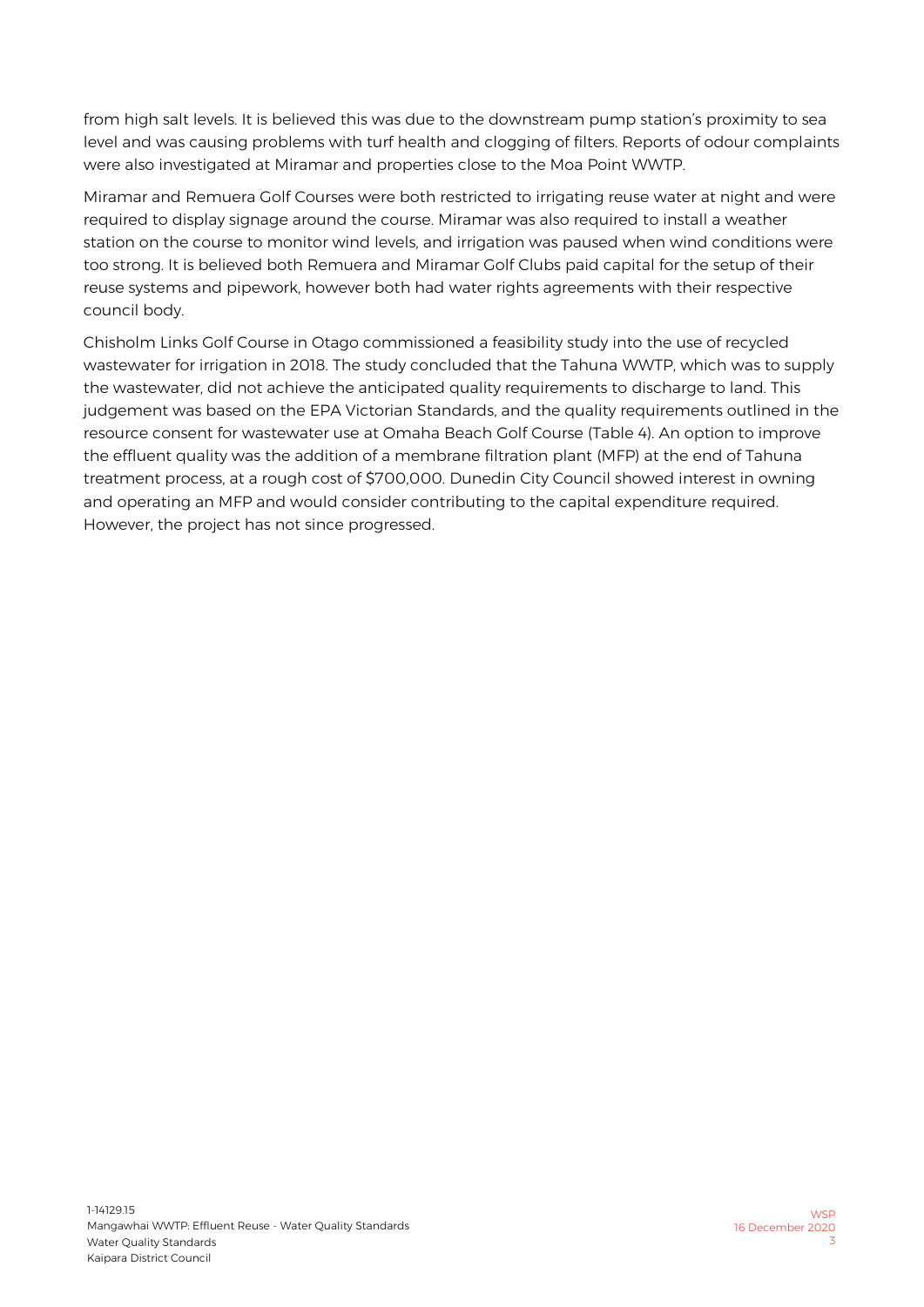#### Table 4. Summary of New Zealand Reference Golf Courses

|                              |                 | REMUERA GOLF COURSE                                                                              | OMAHA BEACH GOLF COURSE                                                                    | PAUANUI GOLF<br><b>COURSE</b>                                          | KINLOCH GOLF COURSE                                                                                                    | MIRMAR GOLF COURSE                                                                        | <b>CHISHOLM LINKS</b>                                                                        |
|------------------------------|-----------------|--------------------------------------------------------------------------------------------------|--------------------------------------------------------------------------------------------|------------------------------------------------------------------------|------------------------------------------------------------------------------------------------------------------------|-------------------------------------------------------------------------------------------|----------------------------------------------------------------------------------------------|
| <b>System Type</b>           |                 | Subsurface, sprinklers<br>(Stormwater)                                                           | Subsurface drip                                                                            | Sprinkler                                                              | Subsurface drip                                                                                                        | Sprinklers (System no<br>longer active)                                                   | N/A (System not installed)                                                                   |
| <b>Irrigated Area</b>        |                 | 15 <sub>ha</sub>                                                                                 | 25-30 ha                                                                                   | $1-4$ ha                                                               | $5.6$ ha <sup>3</sup>                                                                                                  | 32 ha                                                                                     | Unknown                                                                                      |
| Volumes                      |                 | Typically: 775 m <sup>3</sup> /day<br>(Summer)<br>Annual Mean: 289 m <sup>3</sup> /day<br>(2020) | Max/Capacity: 700 m <sup>3</sup> /day<br>Typically: 450-500m <sup>3</sup> /day<br>(Summer) | Max ~ 140 $\text{m}^3/\text{day}$<br>Typically: 80 m <sup>3</sup> /day | Max/Capacity: 730 m <sup>3</sup> /day<br>Typically: 578 m <sup>3</sup> /day<br>Annual average: 356 m <sup>3</sup> /day | Typically: 800 m <sup>3</sup> /day<br>(Summer)                                            | Ideal Max (Summer):<br>400m <sup>3</sup> /day<br>Ideal (May-Oct):<br>182 m <sup>3</sup> /day |
| <b>Effluent Quality</b>      | <b>BOD</b>      |                                                                                                  | Median Limit: N/a<br>92nd %ile Limit: 30 mg/L                                              |                                                                        | Average: 14.7 mg/L<br>Median: 5 mg/L<br>95th %ile: 10.6 mg/L                                                           | (Not restricted)                                                                          | (Unknown)                                                                                    |
|                              | <b>TSS</b>      |                                                                                                  | (Not restricted)                                                                           |                                                                        | Average: 38 mg/L<br>Median: 10 mg/L<br>95th %ile: 47 mg/L                                                              | Mean: 20 mg/L<br>Limit: 30 mg/L                                                           | (Unknown)                                                                                    |
|                              | NH <sub>3</sub> | $0.2 \text{ mg/L}$                                                                               | Median Limit: 20 mg/L<br>92nd %ile Limit: 35 mg/L                                          |                                                                        |                                                                                                                        | (Not restricted)                                                                          | (Unknown)                                                                                    |
|                              | <b>TN</b>       |                                                                                                  | Median Limit: No Limit<br>92nd %ile Limit: No Limit                                        |                                                                        | Average: 7 mg/L<br>Median: 3 mg/L<br>95th %ile: 20 mg/L                                                                | (Not restricted)                                                                          | Average (measured 2016-17):<br>28.4 g/m <sup>3</sup>                                         |
|                              | TP              |                                                                                                  | (Not restricted)                                                                           |                                                                        | Average: 4.7 mg/L<br>Median: 4.2 mg/L<br>95th %ile: 6.4 mg/L                                                           | (Not restricted)                                                                          | Average (measured 2016-17):<br>$3.5$ g/m <sup>3</sup>                                        |
|                              | E coli          | >150 CFU/100mL                                                                                   | Median Limit: < 2 CFU/100mL<br>92nd %ile Limit: 250 CFU/100mL                              |                                                                        | Average: 1.7 x 10 <sup>4</sup> mg/L<br>Median: 6.6 x 10 <sup>3</sup> mg/L<br>95th %ile: 7.3 x 104 mg/L                 | (Not restricted)                                                                          | (Unknown)                                                                                    |
|                              | Other           |                                                                                                  |                                                                                            |                                                                        |                                                                                                                        | Faecal coliforms:<br>Mean <sup>4</sup> :10 CFU/100 mL<br>Max <sup>5</sup> : 50 CFU/100 mL | pH (Average 2016-17): 7.5<br>Sodium (Average 2016-17): 110<br>mq/L                           |
| <b>Financial Arrangement</b> |                 | GC paid capital for system.<br>Arrangement with council for<br>water rights.                     | Council contributed to capital<br>and committed to system<br>maintenance.                  |                                                                        | Council funded (public golf<br>course)                                                                                 | GC paid capital for<br>system. Arrangement<br>with council for water<br>rights.           | Council indicated<br>receptiveness to contribute<br>capital. Project did not<br>progress     |

<sup>3</sup> Area queried (based on discussions with golf course)

<span id="page-16-0"></span>-

 $4$  Based on one grab sample taken per day, the mean lowest six of the seven consecutive samples

1-14129.15  $5$  Based on one grab sample taken per day, max concentration shall not exceed

Mangawhai WWTP: Effluent Reuse - Water Quality Standards Water Quality Standards Kaipara District Council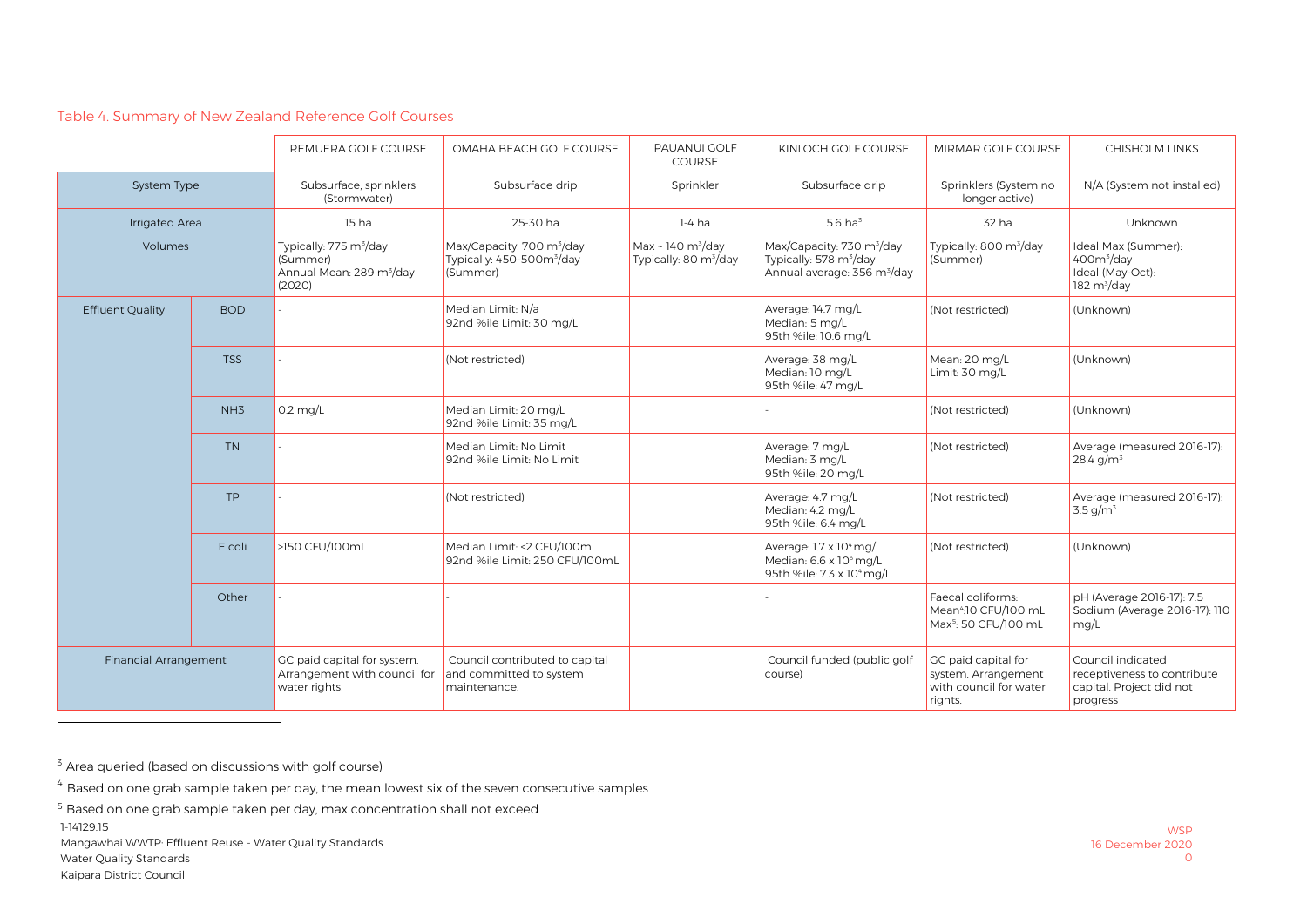#### <span id="page-17-0"></span>3.4 OTHER SIMILAR NEW ZEALAND EXAMPLES

#### <span id="page-17-1"></span>*3.4.1 GISBORNE DISTRICT COUNCIL*

Gisborne District Council (GDC) has in recent years been looking at options for alternative uses of treated municipal wastewater. A 2015 study looked at number of alternative uses (Palmer, Murray, 2015), including treated wastewater for irrigation. Guidelines for water quality referred to in this study are the same guidelines discussed and proposed in this document and include:

- New Zealand Guidelines for Utilisation of Sewage Effluent on Land (New Zealand Land Treatment Collective, 2000).
- National Guidelines for Water Recycling: Managing Health and Environmental Risks (Environment Protection and Heritage Council, the National Health and Medical Research Council and the Natural Resource Management Ministerial Council, 2006), and
- WHO Safe Use of Wastewater, Excreta and Greywater (WHO, 2006)

#### <span id="page-17-2"></span>*3.4.2 WHANGAREI DISTRICT COUNCIL*

Whangarei District Council (WDC) has two consents to discharge treated wastewater to land and coastal marine area. The first consent, granted in 2019, allows discharge to land and coastal marine area, and the following relevant conditions were noted (Northland Regional Council, 2019):

- Irrigation of nursery plants via reticulated irrigation system,
- 100 m<sup>3</sup>/d not exceeding 10L/m<sup>2</sup>/hr,
- Volume irrigated must be monitored,
- E. coli <100 MPN/100 ml,
- Plant to be irrigated located on areas where an underground drainage system has been installed that discharges into an irrigation recycle sump,
- Recycle sump recycles to irrigation system or discharge into the WDCs stormwater connection.,

The second consent, granted in 2020, allows discharge to land, and the following relevant conditions were noted (Northland Regional Council, 2020):

- Irrigation of garden beds, trees and sports fields with treated wastewater.
- Emergency conditions only, Northland Regional Council needs to be advised 24 hours before commencement
- Only exercised during periods of water restrictions
- All wastewater shall receive tertiary treatment (UV) and additional chlorination
- Faecal coliforms in treated wastewater <1,000 CFU/100 ml
- Irrigation of closed sports fields only for the purpose of re-establishing vegetation
- Public shall be restricted from sport fields during irrigation activities and fields shall remain closed, with prominent signage
- Treated wastewater to sport fields have well defined exclusion/buffer zones.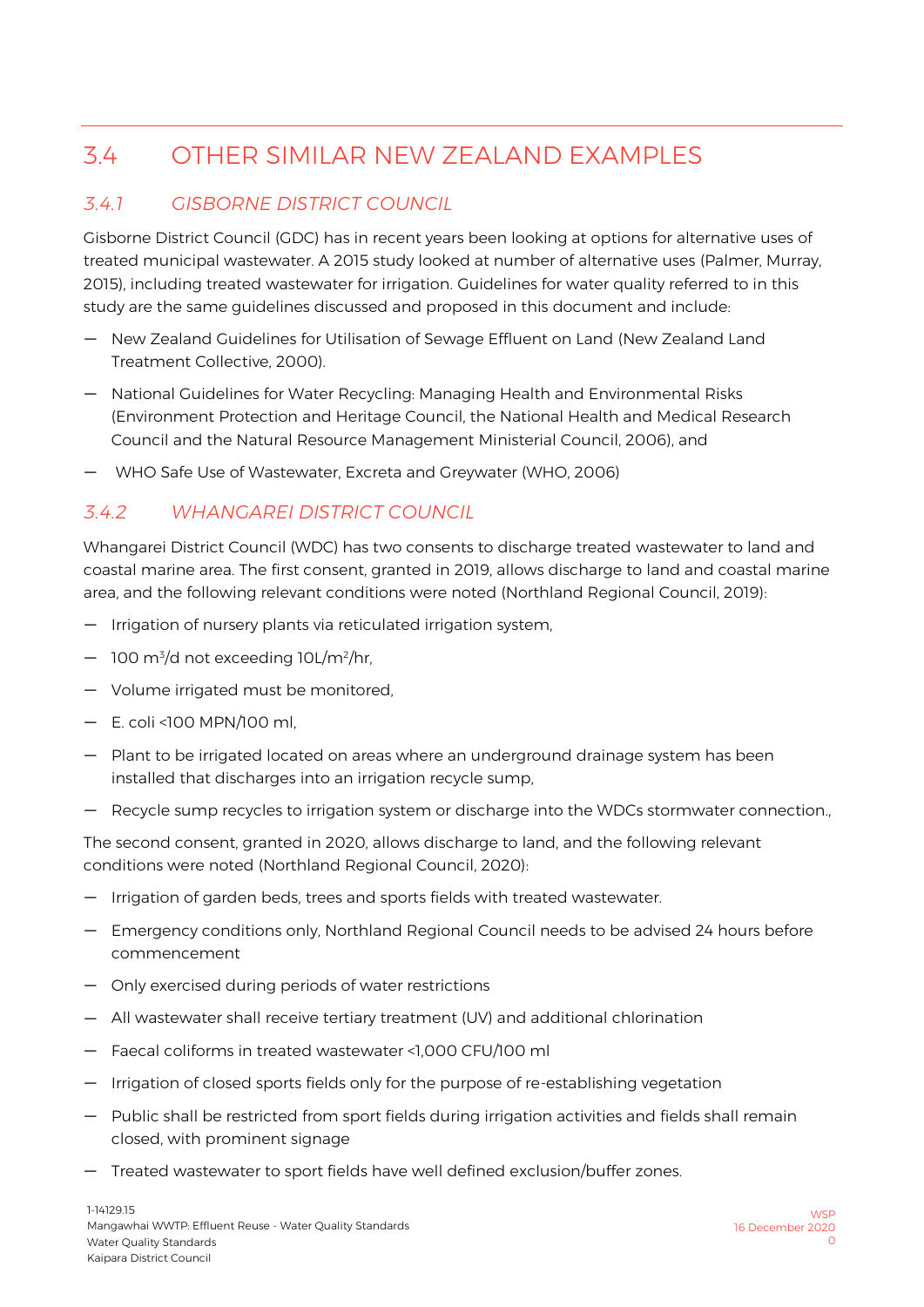- No irrigation during rain events
- No spray drift from irrigation beyond consent holder's property
- Expires February 2023

The 2020 consent followed the guidelines provided by the WHO, which has a recommended microbiological quality guidelines for wastewater use in agriculture- where treated water should be ≤ 1,000 *E.coli* for plants and gardens and a more stringent ≤ 200 *E.coli* for sports fields and grassed areas where the public may come in direct contact. Intestinal nematodes should be no greater than ≤ 1 (arithmetic mean no. of eggs per litre). In addition to this, WDC have added chlorination at a disinfection rate of 40 ml of 12.5% Sodium Hypochlorite per 1,000 litres to further disinfect the treated wastewater prior to use. Only treated wastewater after the final UV treatment process is reused and no wastewater that may have bypassed any part of the wastewater treatment plant may be re-used.

#### <span id="page-18-0"></span>*3.4.3 MARLBOROUGH DISTRICT COUNCIL*

Marlborough District Council (MDC) have a number of feasibility studies currently underway looking at options to re-use treated effluent from several its wastewater treatment plants.

— Seddon Sewage Treatment Plant (STP)

Feasibility studies are underway to evaluate the use of treated effluent form the Seddon STP for irrigation of the Awatare Golf Course.

— Blenheim Sewage Treatment Plants (STP)

Feasibility studies have been initiated to evaluate the use of treated effluent from the Blenheim STP for viticulture (vineyard irrigation)

At this early stage, MDC have been following the EPA Victorian Guidelines (Section [3.2.2\)](#page-12-0) to determine impact on treatment processes required.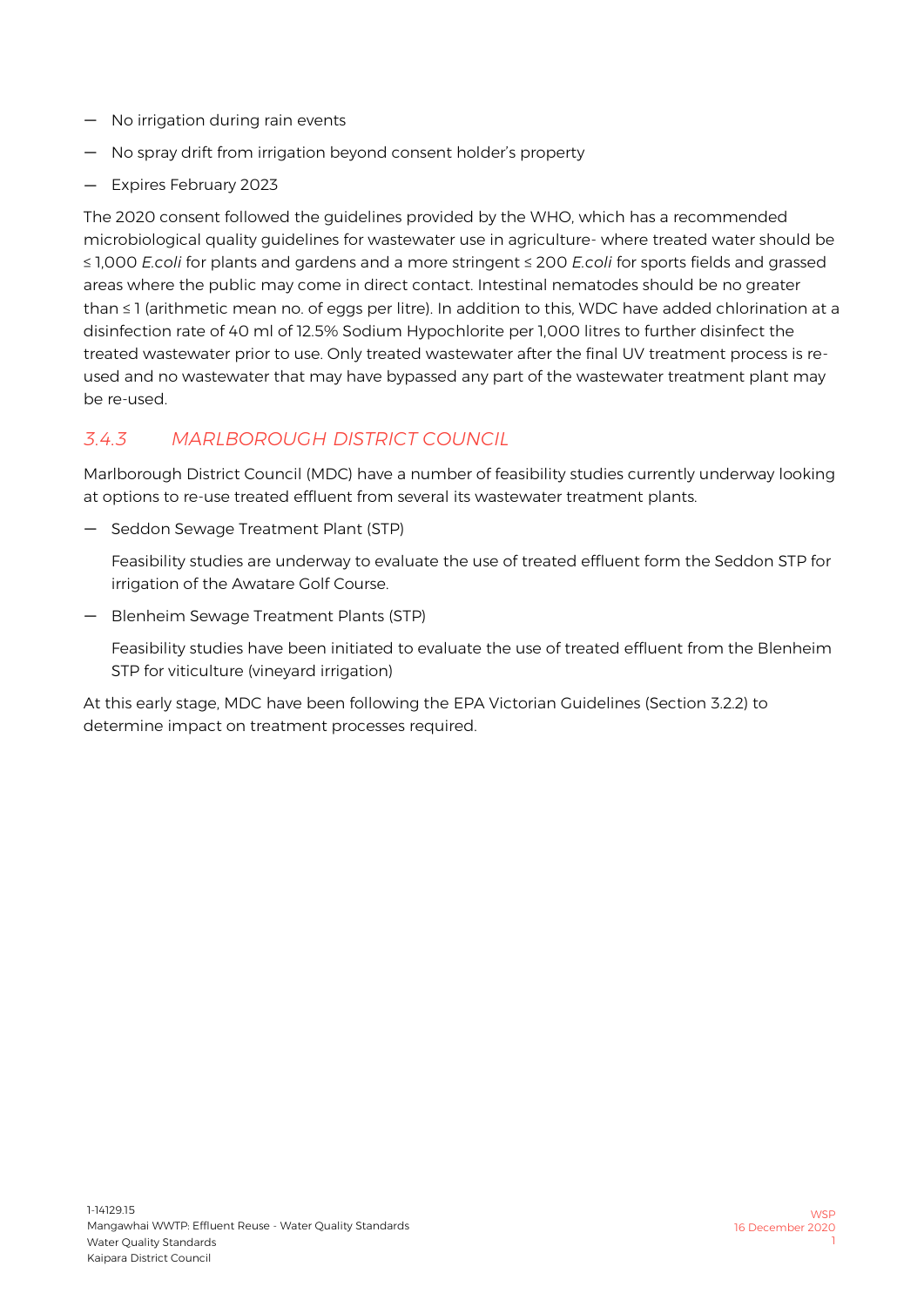### <span id="page-19-0"></span>4 MANGAWHAI EFFLUENT

#### <span id="page-19-1"></span>4.1 EFFLUENT QUALITY

An estimate of future effluent quality to 2028 loading and flows will be made to determine the likely treatment upgrades required to meet the reuse standards. To make this assessment it will be necessary to review the flow and effluent and influent and operational management on site tests data for the last 2 years. This will determine the expected range for each effluent parameter and an estimate of future performance. Of concern is the impact of flows bypassing the sand filters, that will be assessed by mass balance and site data.

| Parameter<br>mg/l | <b>TDS</b> | <b>TSS</b> | <b>TN</b> | <b>TP</b> | <b>CBOD</b> | <b>E</b> Coli<br>n/100ml |
|-------------------|------------|------------|-----------|-----------|-------------|--------------------------|
| Average           | 471        |            | 15        | 8         | 4           |                          |
| Median            | 457        | 4          | 13        | 7.5       | 3           |                          |
| Maximum           | 678        | 31         | 34        | 16.2      | 15          | 20                       |
| 90%ile            | 613        | 17         | 21        | 12        | 6.1         |                          |

#### Table 5. Mangawhai CWWTP treated effluent quality 2018-2020

A high standard is achieved reliably at the plant. This meets Category I standards defined in NZ guidelines, class C Victorian and may achieve unrestricted quality to Australian Standards.

A higher effluent quality can be achieved by reduction in the suspended solids concentration. Normally the effluent is achieving Class A, but due to the capacity of sand filters, periodically the effluent bypasses the tertiary polish and results may be elevated. Additional solids removal treatment will be required for Class A. Additionally, the use of UV and chlorination will achieve additional viral removal and surety of microbial quality for unrestricted use.

This enhanced level for unrestricted use will be suitable for a purple pipe domestic reuse system.

#### <span id="page-19-2"></span>4.2 MANGWHAI WWTP IRRIGATION VOLUMES

It is estimated from the spatial plan of 2020 that the population of Mangawhai will treble by 2043. This will see an increase in volume of wastewater as the population increases.

Current daily flow data since November 2018 is shown in the graph below.

It is known from flow records that the area has wet years and dry years. 2020 has been an exceptional dry year and this, with low water table and little rainfall has provided information on the minimum expected flow through the treatment plant.

Covid lockdowns have been seen to have an impact on the flow patterns seen at the CWWTP.

Notably that during lockdown, for the same period as 2018, the flow decreases by over 100 m3/d. Peak population is seen at New Year, with flows of over 1200m3/d, but this is short duration.

1-14129.15 In this data period there have been no significant rainfall events. When heavy rains occur, there is often surface flow and ingress from the catchment that elevates flow for a few hours. Currently the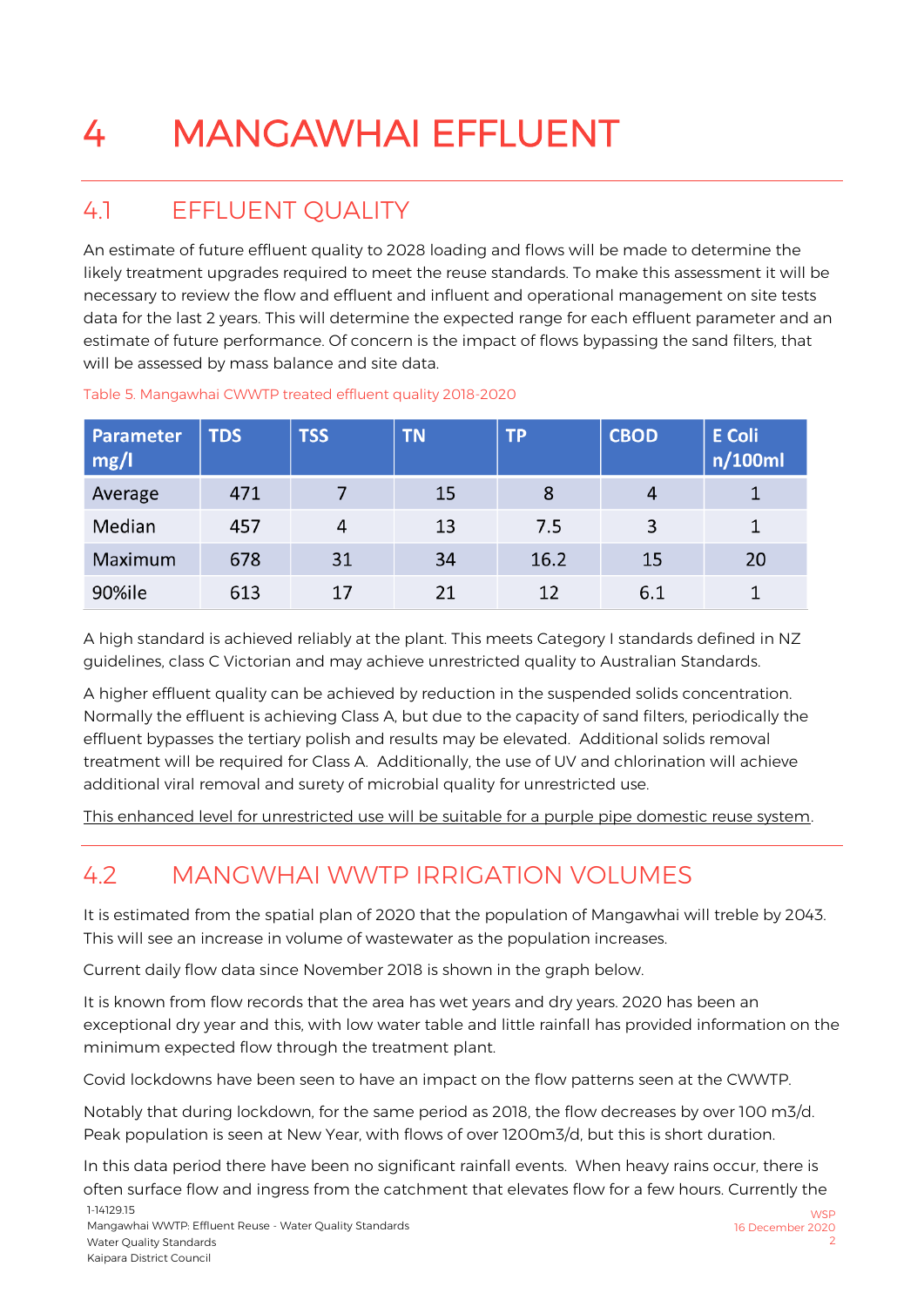

maximum flow through the treatment plant is restricted to 70 l/s, but long term this may increase to over 200 l/s. The irrigation system will not be required to take all flows.

Figure 1 : Mangawhai CWWTP Daily Flows, Nov 2018 – Dec 2020.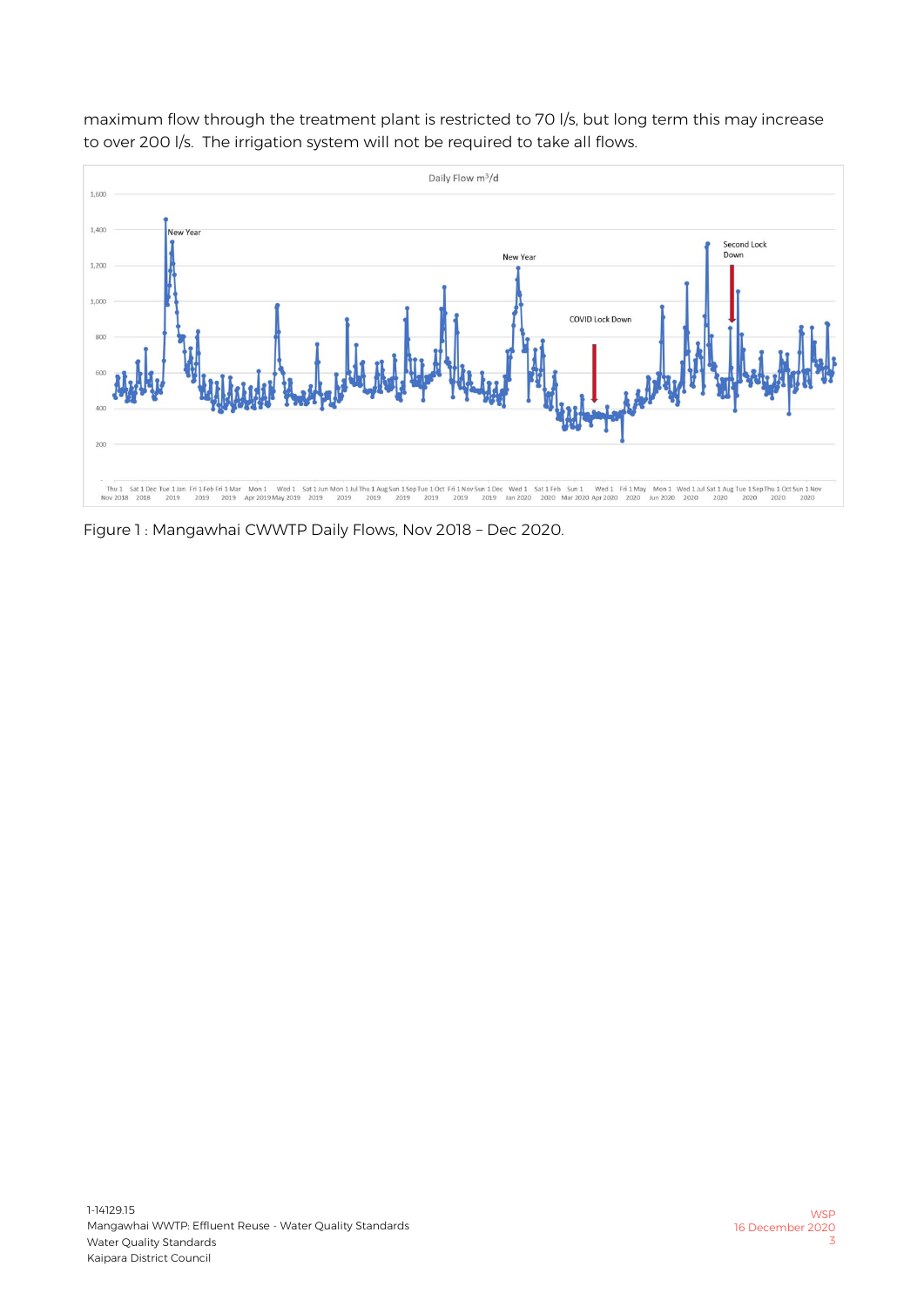### <span id="page-21-0"></span>5 OTHER RISKS

The following additional risks have been identified and should be considered in the development of any effluent re-use strategy with MGC:

— Potable water bores

The MGC and some of the adjacent properties draws its potable water from boreholes between the  $11<sup>th</sup>$  and  $18<sup>th</sup>$  fairways. The surface water level in the bores is at times less than 2.5 - 3 m below ground level. MGC's fertiliser practise has changed in the past due to elevated nitrate levels that were detected in these bores (Donnely, 2013). Any effluent re-use practise should consider any possible impact on the bores or put specific measures in place to avoid impact on these bores.

— Operation and maintenance

The irrigation system will introduce additional operational and maintenance requirements. In addition to this, with increased or improved irrigation the green space could thrive, and the cost of mowing could increase.

— Nutrient management and the wetland

The 2018 Biodiversity Report (Griffen, 2018) stated that to maintain the current wetland conditions the amount of nutrients entering the wetland should be limited. The current wetland is low to medium fertility wetland, and nutrients from the treated effluent or recycled effluent should essentially stripped before entering the wetland as any additional nutrients could lead to a complete change in the wetland's natural character.

— Wetland Enhancement and Sustainability

The wetland on MGC has been identified as significant for Mangawhai and Northland, and there are strategies to enhance and sustain the wetland. Any effluent re-use practise should consider any possible impact on the wetland and the strategies to enhance and sustain it

— Soluble salts

Most turf grass species will grow in soluble salt levels between 200 – 800 mg/l. Soluble salts levels below 650 mg/l are useful under most turf conditions, while levels above 2,000 mg/l are undesirable and can be quite injurious. The current consent for the Mangawhai CWWTP has total dissolved solids limit of 500 mg/l, levels above 500 mg/l has however been reported at times.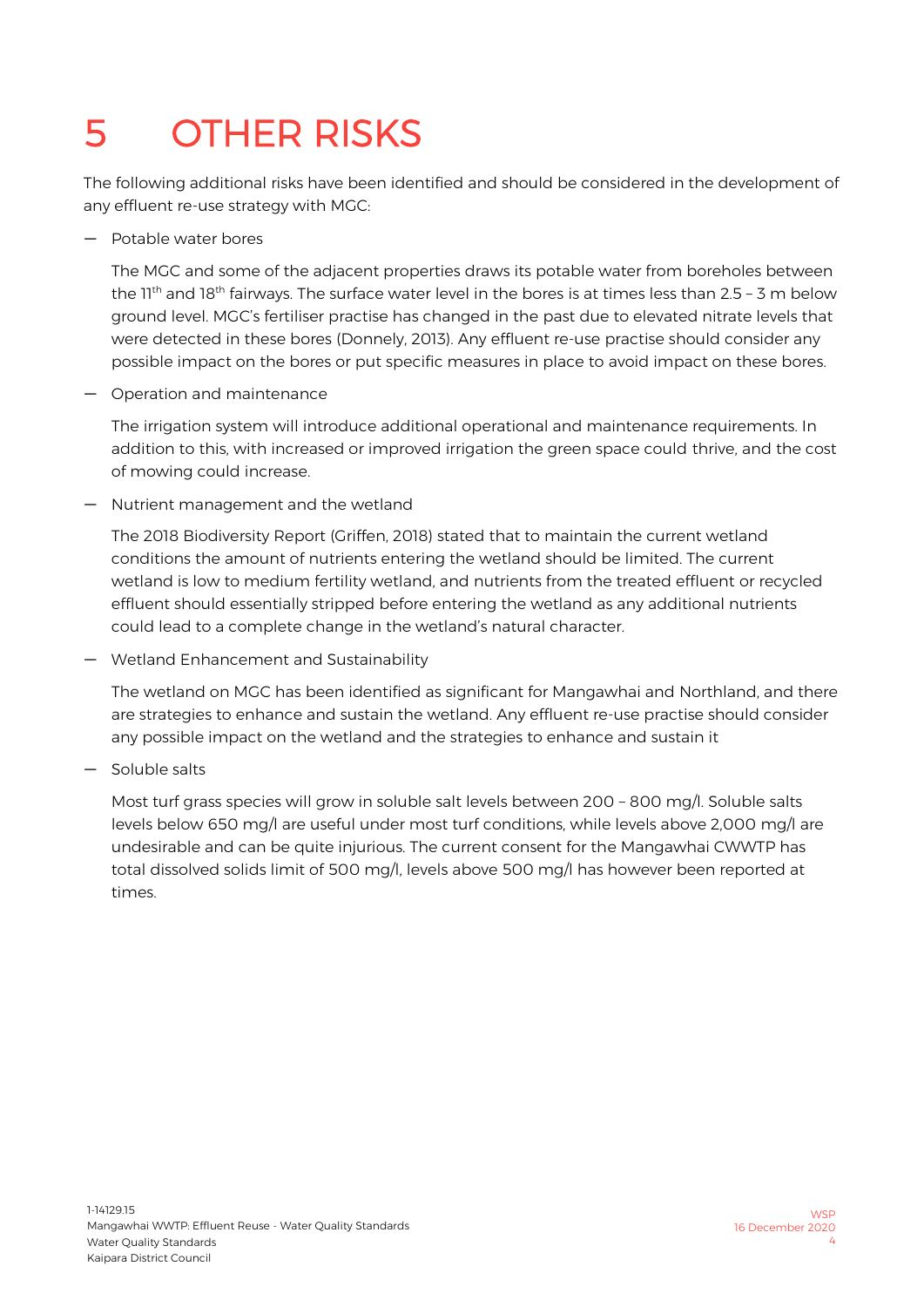### APPENDIX A - REFERENCE GOLF COURSE SUMMARY TABLE

<span id="page-22-0"></span>

|                    |                                                                        | REMUERA                                                                                              | <b>OMAHA</b>                                                           | <b>PAUANUI</b>                                                                                                                                          | KINLOCH                                                                                                                             | <b>MIRAMAR</b>                                                                                                                                                                                | CHISHOLM LINKS                                                                            |  |
|--------------------|------------------------------------------------------------------------|------------------------------------------------------------------------------------------------------|------------------------------------------------------------------------|---------------------------------------------------------------------------------------------------------------------------------------------------------|-------------------------------------------------------------------------------------------------------------------------------------|-----------------------------------------------------------------------------------------------------------------------------------------------------------------------------------------------|-------------------------------------------------------------------------------------------|--|
| Course information | Location                                                               | Auckland                                                                                             | Auckland                                                               | Coromandel                                                                                                                                              | Taupo                                                                                                                               | Wellington                                                                                                                                                                                    | Dunedin                                                                                   |  |
|                    | Course contact + role                                                  | Spencer (GC Green Keeper)<br>Ph: 095244288 (ext 4)<br>Email:<br>spencerc@remueragolfclub.com         | Alan (GC Greens<br>Superintendent)<br>Ph: 021825572                    | Garry Smith (GC Manager)<br>Ph: 027 446 8961<br>Eugene (GC Green Keeper)<br>Ph: 0210 241 5733<br>lan Smith (TCDC)<br>ian.smith@tcdc.govt.nz             | Andrew Ellis (Kinloch<br>Village GC)<br>Ph: 027 262 2832<br>Jeremy Laws<br>(Envirowater)<br>Ph: 022 545 0350                        | Allan Turvey (GC Greens<br>Superintendent)<br>Ph: 04 388 2077<br>Email: allanturvery5@xtra.co.nz                                                                                              | Wilson James (GC Manager)<br>Ph: 03 455-0715                                              |  |
|                    | Relevant Council<br>organisation                                       | Auckland council                                                                                     | Watercare                                                              | Thames-Coromandel<br>District Council                                                                                                                   | Taupo District Council                                                                                                              | Wellington City Council                                                                                                                                                                       | Dunedin City Council                                                                      |  |
| <b>Golf</b> course | Golf course area (ha)                                                  | 70 ha                                                                                                | 45 ha                                                                  | (Unknown)                                                                                                                                               | (Unknown)                                                                                                                           | (Unknown)                                                                                                                                                                                     | N/A (System not installed)                                                                |  |
|                    | Area irrigated                                                         | 15 ha                                                                                                | 25-30 ha                                                               | 1 ha of greens/tees,<br>occasionally fairway                                                                                                            | 5.6 ha                                                                                                                              | 32 ha                                                                                                                                                                                         | Unknown                                                                                   |  |
|                    | Volume/day<br>(max/min/typical)                                        | Max: 775 m3/day (Jan monthly<br>AV)<br>Min: 11m3/day (June monthly AV)<br>Mean: 289 m3/day (2020 AV) | Max/Capacity: 700 m3/<br>day<br>More typically: 450-<br>500m3 (Summer) | Consent is for 365 m3/day<br>Max (Summer) actually<br>more like 140 m3/day<br>More typically: 80 m3/day                                                 | Consent for 1500 m <sup>3</sup> /day<br>Max (current): 730 m3/day<br>Summer average: 578<br>m3/day<br>annual average: 356<br>m3/day | 800 m3/day target/peak,<br>though often less due to issues<br>with filters clogging                                                                                                           | Ideal Max (Summer): 400m <sup>3</sup> /day<br>Ideal (May-Oct):<br>182 m <sup>3</sup> /day |  |
| Irrigation system  | Time of use                                                            | Sprinklers at night only                                                                             | Not restricted.                                                        | At night only 8pm-6am                                                                                                                                   | Not restricted.                                                                                                                     | At night only. Had to wait for a<br>period of dryness/no pooling<br>before use                                                                                                                | Project not progressed                                                                    |  |
|                    | Any restrictions E.g.,<br>fencing/security                             | Warning signs around ponds                                                                           | Warning signs around<br>ponds                                          | Signs around course                                                                                                                                     | No                                                                                                                                  | Signage around the lake -<br>weather station for wind.<br>Irrigation had to stop when<br>wind was too high. Limitations<br>regarding discharge in<br>proximity to boundaries also<br>applied. |                                                                                           |  |
|                    | Type of system i.e.,<br>subsurface, dripper, spray                     | Subsurface/sprinklers hybrid                                                                         | Subsurface                                                             | Sprinkler system                                                                                                                                        | Subsurface                                                                                                                          | Overhead system                                                                                                                                                                               |                                                                                           |  |
|                    | Any discharge to bush or<br>other areas when<br>irrigation not needed? | No                                                                                                   | Yes, water pumped to<br>wetland and dunes when<br>not required         | No, but Kenndedy park<br>and the adjacent Pauanui<br>airfield also take a portion<br>of the effluent.                                                   | Water diverted to<br>trenches                                                                                                       | No                                                                                                                                                                                            |                                                                                           |  |
|                    | Any additional volume<br>taken?                                        | <b>No</b>                                                                                            | Yes                                                                    | <b>No</b>                                                                                                                                               | Yes                                                                                                                                 |                                                                                                                                                                                               |                                                                                           |  |
|                    | Storage/buffer system?                                                 | Ponds used for buffer/storage                                                                        | Ponds used for<br>buffer/storage                                       | Two buffer tanks.                                                                                                                                       | 400 m3 irrigation tank                                                                                                              | Lake storage                                                                                                                                                                                  |                                                                                           |  |
|                    | Sole source of water?                                                  | Yes                                                                                                  | (Unknown)                                                              | Bore at course also has<br>connection to buffer tanks.<br>Typically, just the WW used<br>at this course (there are<br>two courses at this<br>location). | Yes                                                                                                                                 | No also had 100mm town<br>supply line from irrigation lake                                                                                                                                    |                                                                                           |  |
|                    | Water pumped to tanker?                                                | No                                                                                                   | No                                                                     | No                                                                                                                                                      | No                                                                                                                                  | No                                                                                                                                                                                            |                                                                                           |  |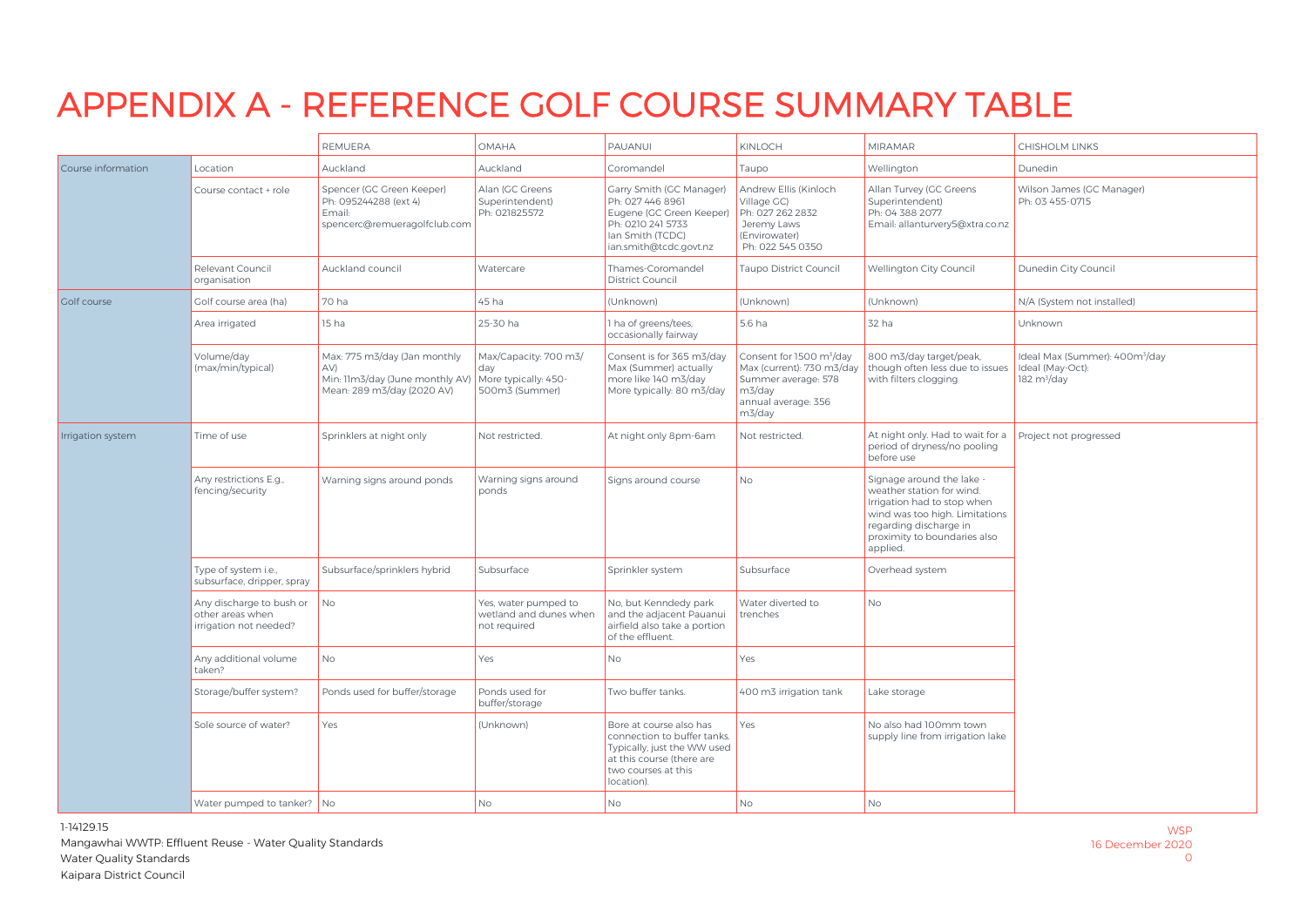|                                                               | What is the source?                                                                | Stormwater from Stonefields<br>development area (piped from<br>across the road)                                                                | Omaha WWTP                                                                                                                                                                      | Tairua-Pauanui WWTP                                                                                                                                              | Kinloch WWTP                                                                                           | Moa Point WWTP                                                                                                                                                                                                                                                | Tahuna WWTP                                                                                                                                                                                                                                                                                                               |
|---------------------------------------------------------------|------------------------------------------------------------------------------------|------------------------------------------------------------------------------------------------------------------------------------------------|---------------------------------------------------------------------------------------------------------------------------------------------------------------------------------|------------------------------------------------------------------------------------------------------------------------------------------------------------------|--------------------------------------------------------------------------------------------------------|---------------------------------------------------------------------------------------------------------------------------------------------------------------------------------------------------------------------------------------------------------------|---------------------------------------------------------------------------------------------------------------------------------------------------------------------------------------------------------------------------------------------------------------------------------------------------------------------------|
| <b>Effluent Quality</b><br>(tested or consent<br>requirement) | <b>BOD</b>                                                                         |                                                                                                                                                | Median Limit: N/a<br>92nd %ile Limit: 30 mg/L                                                                                                                                   |                                                                                                                                                                  | Average: 14.7 mg/L<br>Median: 5 mg/L<br>95th %ile: 10.6 ma/L                                           | (Not restricted)                                                                                                                                                                                                                                              | Unknown                                                                                                                                                                                                                                                                                                                   |
|                                                               | <b>TSS</b>                                                                         |                                                                                                                                                | (Not restricted)                                                                                                                                                                |                                                                                                                                                                  | Average: 38 mg/L<br>Median: 10 mg/L<br>95th %ile: 47 mg/L                                              | Mean: 20 mg/L<br>Limit: 30 mg/L                                                                                                                                                                                                                               | Unknown                                                                                                                                                                                                                                                                                                                   |
|                                                               | NH3                                                                                | $0.2$ mg/L                                                                                                                                     | Median Limit: 20 mg/L<br>92nd %ile Limit: 35 mg/L                                                                                                                               |                                                                                                                                                                  |                                                                                                        | (Not restricted)                                                                                                                                                                                                                                              | Unknown                                                                                                                                                                                                                                                                                                                   |
|                                                               | <b>TN</b>                                                                          |                                                                                                                                                | Median Limit: No Limit<br>92nd %ile Limit: No Limit                                                                                                                             |                                                                                                                                                                  | Average: 7 mg/L<br>Median: 3 mg/L<br>95th %ile: 20 mg/L                                                | (Not restricted)                                                                                                                                                                                                                                              | Average (measured 2016-17): 28.4 g/m <sup>3</sup>                                                                                                                                                                                                                                                                         |
|                                                               | <b>TP</b>                                                                          |                                                                                                                                                | (Not restricted)                                                                                                                                                                |                                                                                                                                                                  | Average: 4.7 mg/L<br>Median: 4.2 mg/L<br>95th %ile: 6.4 mg/L                                           | (Not restricted)                                                                                                                                                                                                                                              | Average (measured 2016-17): 3.5 g/m <sup>3</sup>                                                                                                                                                                                                                                                                          |
|                                                               | E. coli                                                                            | >150 CFU/100mL                                                                                                                                 | Median Limit: <2<br>CFU/100mL<br>92nd %ile Limit: 250<br>CFU/100mL                                                                                                              |                                                                                                                                                                  | Average: 1.7 x 104 mg/L<br>Median: 6.6 x 10 <sup>3</sup> mg/L<br>95th %ile: 7.3 x 10 <sup>4</sup> mg/L | (Not restricted)                                                                                                                                                                                                                                              | Unknown                                                                                                                                                                                                                                                                                                                   |
|                                                               | Other                                                                              |                                                                                                                                                |                                                                                                                                                                                 |                                                                                                                                                                  |                                                                                                        | Faecal coliforms:<br>Mean*:10 CFU/100 mL<br>Max**: 50 CFU/100 mL                                                                                                                                                                                              | pH (Average 2016-17): 7.5<br>Sodium (Average 2016-17): 110 mg/L                                                                                                                                                                                                                                                           |
| Council info                                                  | Standards adhered to<br>(E.g., AS)                                                 | NZ heathy water standards<br>(though not sure if they will ever<br>achieve them)                                                               | (Unknown)                                                                                                                                                                       | (Unknown)                                                                                                                                                        | (Unknown)                                                                                              |                                                                                                                                                                                                                                                               | Victorian standards. Omaha consent                                                                                                                                                                                                                                                                                        |
|                                                               | Charging<br>method/financial<br>arrangement E.g., capital<br>contribution, cost/m3 | Golf club paid capital. "RGC may<br>take as much as desired subject<br>to Auckland Council's<br>operational and environmental<br>requirements" | Council contributed<br>significantly to capital<br>costs and is committed to<br>maintaining the system<br>with inspections, acid<br>flushes and a yearly<br>maintenance program | Council paid capital for<br>new connection to existing<br>buffer tank and irrigation<br>system. Agreement for GC<br>to pay low rate for reuse<br>water supplied. | Public course owned by<br>the council.                                                                 | Arrangement to take what<br>they wanted for 20 years. Alan<br>not sure if they paid capital for<br>connection to Moa Point, but<br>paid for all irrigation pipework                                                                                           | Project not progressed                                                                                                                                                                                                                                                                                                    |
|                                                               | Resource consent<br>required. Can we have a<br>copy of consent                     | Yes - copy not obtained.                                                                                                                       | Yes - copy obtained                                                                                                                                                             | Yes - copy not obtained.                                                                                                                                         | Yes - copy obtained.                                                                                   | Yes - copy obtained                                                                                                                                                                                                                                           |                                                                                                                                                                                                                                                                                                                           |
| Other Notes                                                   |                                                                                    | Stormwater reuse (not<br>wastewater).                                                                                                          |                                                                                                                                                                                 | 9-hole course.                                                                                                                                                   | This system is in<br>commissioning stages<br>now.                                                      | The Moa Point connection is<br>no longer used at Miramar due<br>to ongoing issues. PS which<br>pumped the reuse water to<br>Miramar was below sea level<br>resulting in high salt levels. This<br>was causing issues with the<br>grass and filters (clogging) | A feasibility study was conducted for discharge of<br>effluent from the Tahuna WWTP, but the works<br>have not gone ahead. If was found that Tahuna<br>WWTP does not achieve the effluent quality,<br>enough to meet the likely requirements. Examples<br>used were Omaha quality requirements and<br>Victoria standards. |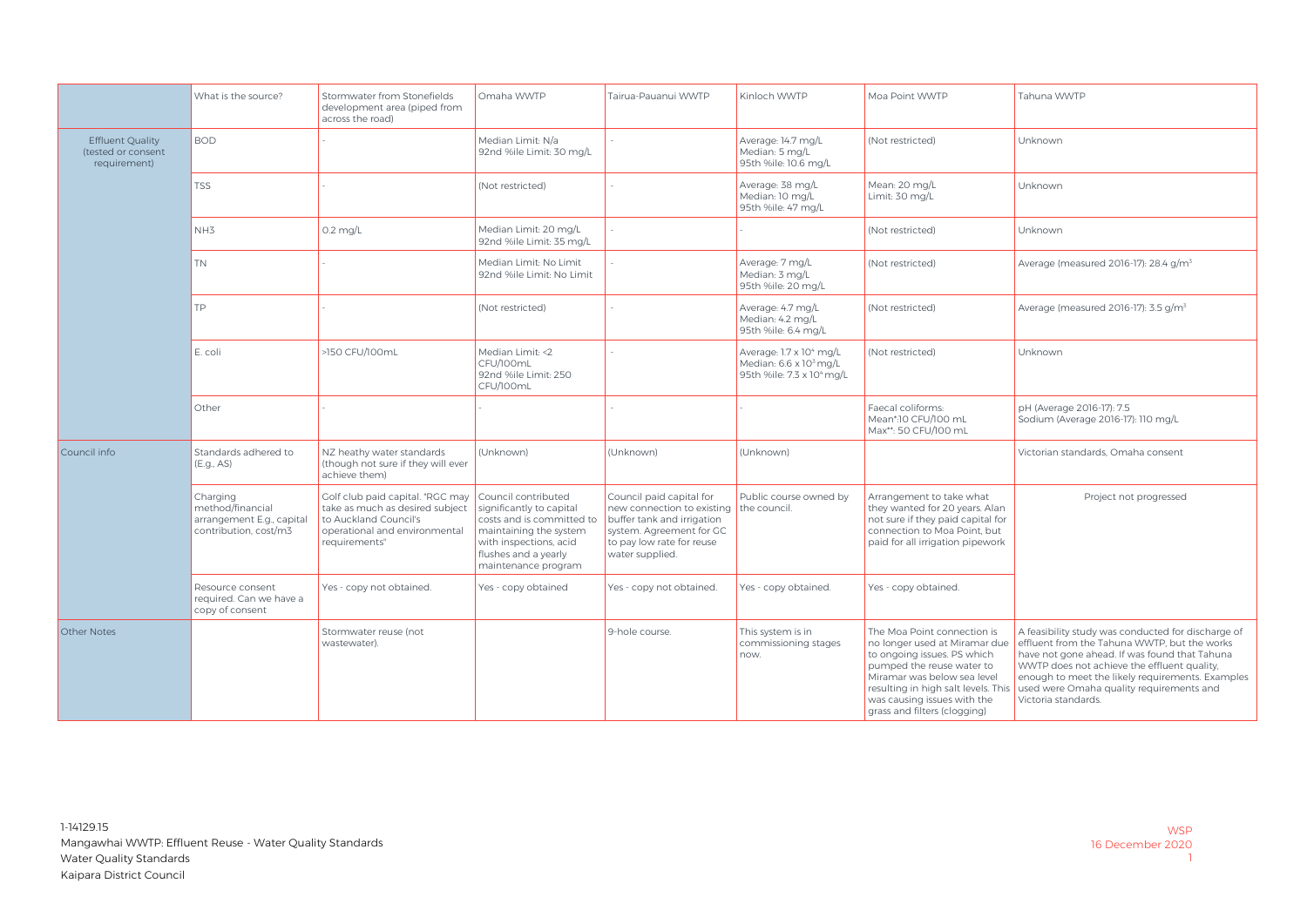### <span id="page-24-0"></span>LIMITATIONS

.

This report ('Report') has been prepared by WSP New Zealand Limited ('WSP') exclusively for Kaipara District Council ('Client') in relation to treated effluent reuse, specifically for golf course irrigation, from the Mangawhai Community Wastewater Treatment Plant and in accordance with the Offer of Service dated 5 November 2020, under the Kaipara Professional Service Panel Agreement 2020 ('Agreement'). The findings in this Report are based on and are subject to the assumptions specified in the Report. WSP accepts no liability whatsoever for any use or reliance on this Report, in whole or in part, for any purpose other than the Purpose or for any use or reliance on this Report by any third party.

In preparing this Report, WSP has relied upon data, surveys, analyses, designs, plans and other information ('Client Data') provided by or on behalf of the Client. Except as otherwise stated in this Report, WSP has not verified the accuracy or completeness of the Client Data. To the extent that the statements, opinions, facts, information, conclusions and/or recommendations in this Report are based in whole or part on the Client Data, those conclusions are contingent upon the accuracy and completeness of the Client Data. WSP will not be liable for any incorrect conclusions or findings in the Report should any Client Data be incorrect or have been concealed, withheld, misrepresented or otherwise not fully disclosed to WSP.